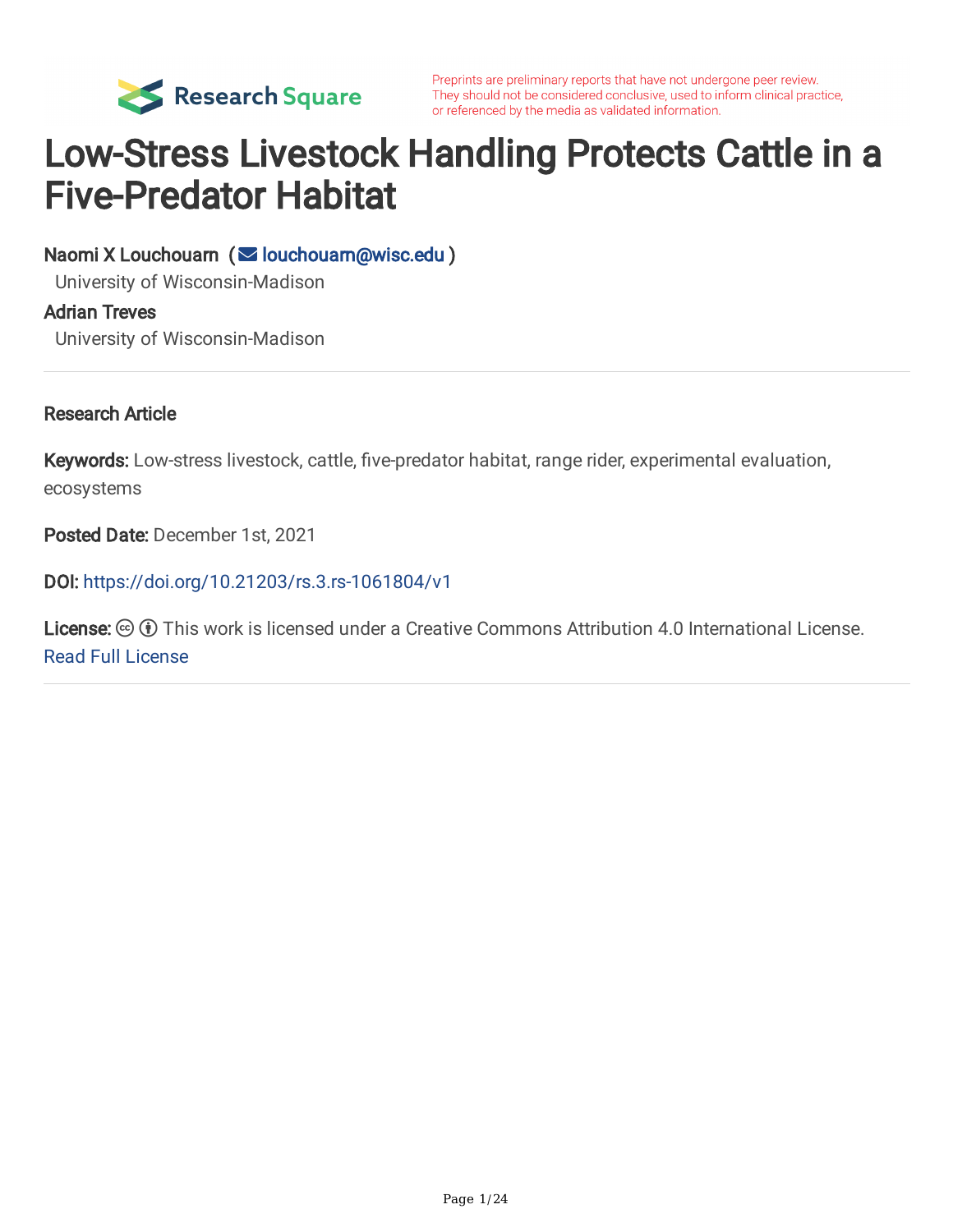## Abstract

Given the ecological importance of top predators, societies are turning to non-lethal methods for coexistence. Coexistence is challenging when livestock are released within wild predator habitats, even when people supervise or use lethal methods. We report a randomized, controlled design to evaluate lowstress livestock handling (L-SLH), a form of range riding, to deter grizzly (brown) bears, gray wolves, cougars, black bears, and coyotes in Southwestern Alberta. The treatment condition was supervision by two newly hired and trained range riders and an L-SLH practicing range rider. This treatment was compared against a baseline pseudo-control condition of the single experienced range rider working alone. Cattle experienced zero injuries or deaths in either condition. We infer that inexperienced range riders trained and supervised by an experienced rider did not raise or lower the risk to cattle. Also, predators did not shift to the cattle herds protected by fewer range riders. Pending experimental evaluation of other designs, we recommend use of L-SLH.

## Introduction

Given the important role of top predators in the function and diversity of ecosystems, societies and governments are prioritizing co-existence <sup>1</sup>. Human-induced mortality in large carnivores is the dominant cause of mortality across the world. It has resulted in ecosystem degradation  $^2$  and extinctions of large carnivore populations or entire species. Successful predator conservation depends on converting competition over land and resources from lethal to non-lethal <sup>1,3-6</sup>. Conflicts with bears and wolves in North America have heightened importance given the protected status of these populations in some jurisdictions and the societal support for free-ranging livestock grazing on public lands. As predators have recolonized their historic ranges and encountered often unsupervised free-ranging livestock, the result is conflict that can either spark a renewal of eradication campaigns against top predators or innovative coexistence strategies.

Regardless of where or why livestock are raised, predator control to reduce conflict with free ranging livestock is costly, either because of the scale of the operations, a high rate of livestock losses, the control methods being used, or, more often, all of the above  $^7$ . In the United States, agriculture and related industries contribute 1.1 trillion US dollars to the national gross domestic product (GDP), and the highest value livestock sector is cattle production <sup>8</sup>. In Canada, cattle production alone contributes more than 5 billion Canadian dollars to Canada's GDP and tens of thousands of jobs for the province of Alberta<sup>9</sup>. Lee et al.<sup>9</sup> found that more than 60% of Alberta's beef owners claimed to have lost animals to carnivores. When calculated against market value during the study period (2011-2013), these authors estimated that the losses valued more than 2 million CAD per year. Methods to reduce conflict include education and attractant mitigation programs (e.g., BearSafe program; <sup>10</sup>) and non-lethal and lethal predator control (e.g., relocations, aversive conditioning and targeted trapping and killing; <sup>11-13</sup>). However, many of the methods used to deter large carnivores have never, to our knowledge, been experimentally tested, therefore their use assumes effectiveness 5 .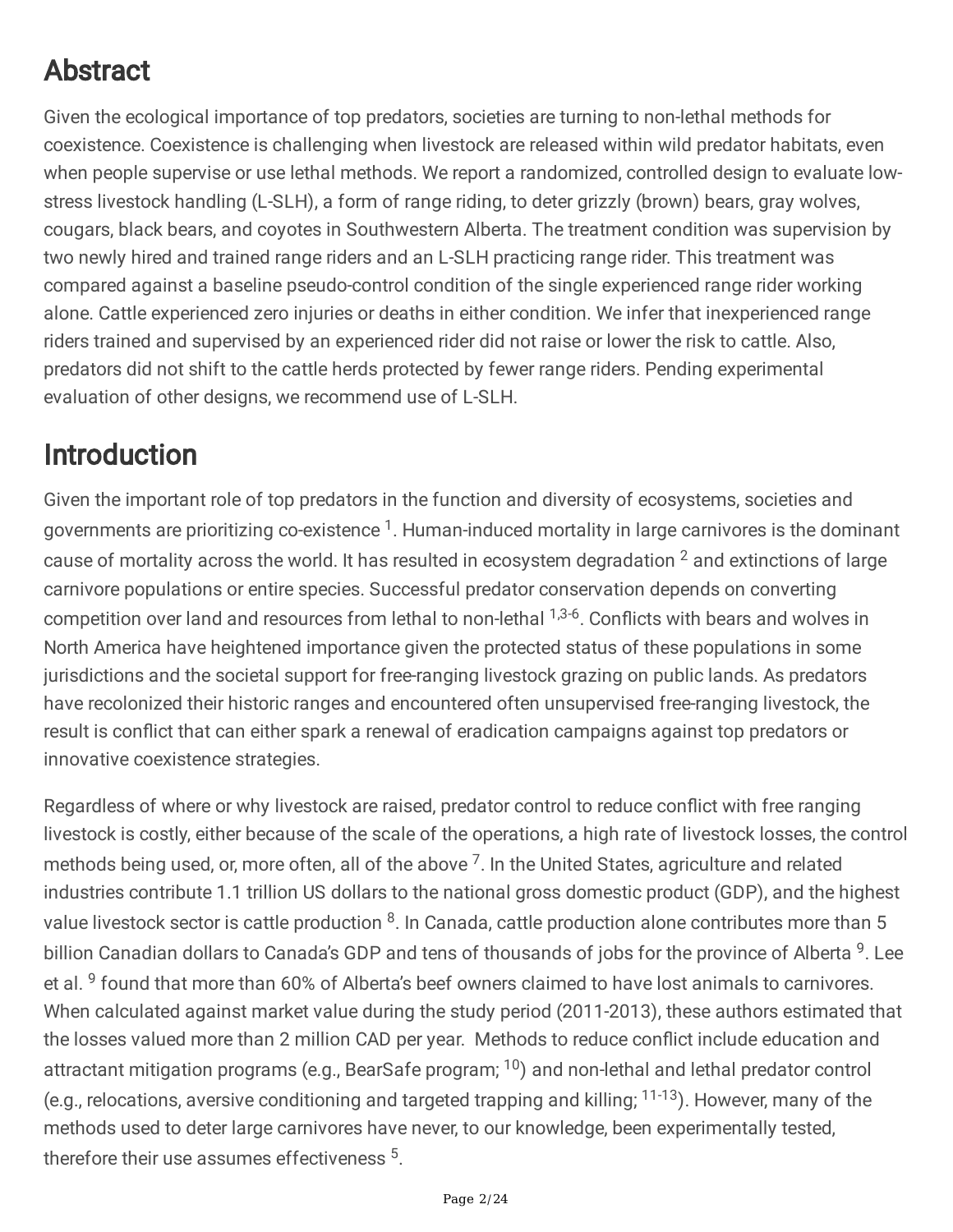Livestock owners often perceive that non-lethal methods of predator deterrence are not as effective as lethal methods <sup>14</sup>. However, recent independent research has led some experts to argue that killing predators worsens conflicts. Although there is agreement that predation vanishes when no predators exist, the quantitative relationships between predatory threats to people or property and key environmental variables, such as domestic and wild species ecologies, remain murky. Reviews examining predator removal show that removal efforts are rarely successful, even when efforts are directed at a specific individual predator blamed for property damages  $^{15\text{-}20}$ . e.g., cougars in Washington state, USA  $^{21}$ , wolves in Michigan, USA <sup>22</sup> and in Spain <sup>23</sup>, and dingoes in Australia <sup>24</sup>. Appreciation that lethal methods often have counter-productive effects of raising livestock losses or have no effects on losses have spurred many independent efforts to find other approaches. In some cases, the partnership between scientists and owners can lead to the transfer and dissemination of scientifically supported innovations 5,25-28 .

The effectiveness of many non-lethal methods have not been evaluated using rigorous scientific experiments <sup>5</sup>. One such method is range riding, i.e., deploying humans using non-lethal methods of predator deterrence and livestock protection. Increased human presence among livestock is assumed to deter top predators and improve response time if predators are present <sup>29</sup>. However, range riding is not well defined and is practiced in myriad forms, each likely to have varying degrees of effectiveness  $^{30,31}$ . The most commonly used forms of range riding are narrowly predator-focused where riders generally hired by government agencies focus on detection and deterrence of predators <sup>30,32</sup>. Alternatively, riders may focus more on livestock vulnerability and herding practices to foster anti-predator behavior, in addition to predator deterrence <sup>30,33</sup>. These varied practices are largely driven by anecdotal experience without the benefit of empirically derived data and are therefore not likely to be equally effective. We define a particular form of range riding known as Low-Stress Livestock Handling (L-SLH) which has been developed among a relatively small group of livestock owners in the North American West <sup>34</sup>.

Low-stress livestock handling as predator deterrent Experts such as Bud Williams and Temple Grandin first developed L-SLH by combining pressure and release herding to move livestock in a way that both enhances the choices and natural behavior of the individual animal, thereby apparently improving livestock quality of life, health and yield <sup>34-36</sup>. This combination of methods may restore the innate herding instinct in ungulates that is frequently lost when livestock is tightly herded and aggressively moved between pastures <sup>34,35</sup>. Livestock owners who have used the method in regions with high predator numbers report that since L-SLH makes herding a more positive experience for livestock, domesticated ungulates more readily maintain herds that behave similar to wild ungulate herds, which reduces vulnerability to wild predation <sup>37,38</sup>. Therefore, we hypothesize that L-SLH may deter predator attacks and reduce predation by encouraging natural herding instincts that reduce ungulate vulnerability <sup>38</sup>. This method may be particularly useful on large public lands, where other forms of deterrence are difficult to implement <sup>39,40</sup>. Though Barnes <sup>35</sup> described a quasi-experimental evaluation of L-SLH for livestock herding, it has never, to our knowledge, been rigorously investigated as a form of predator deterrence. We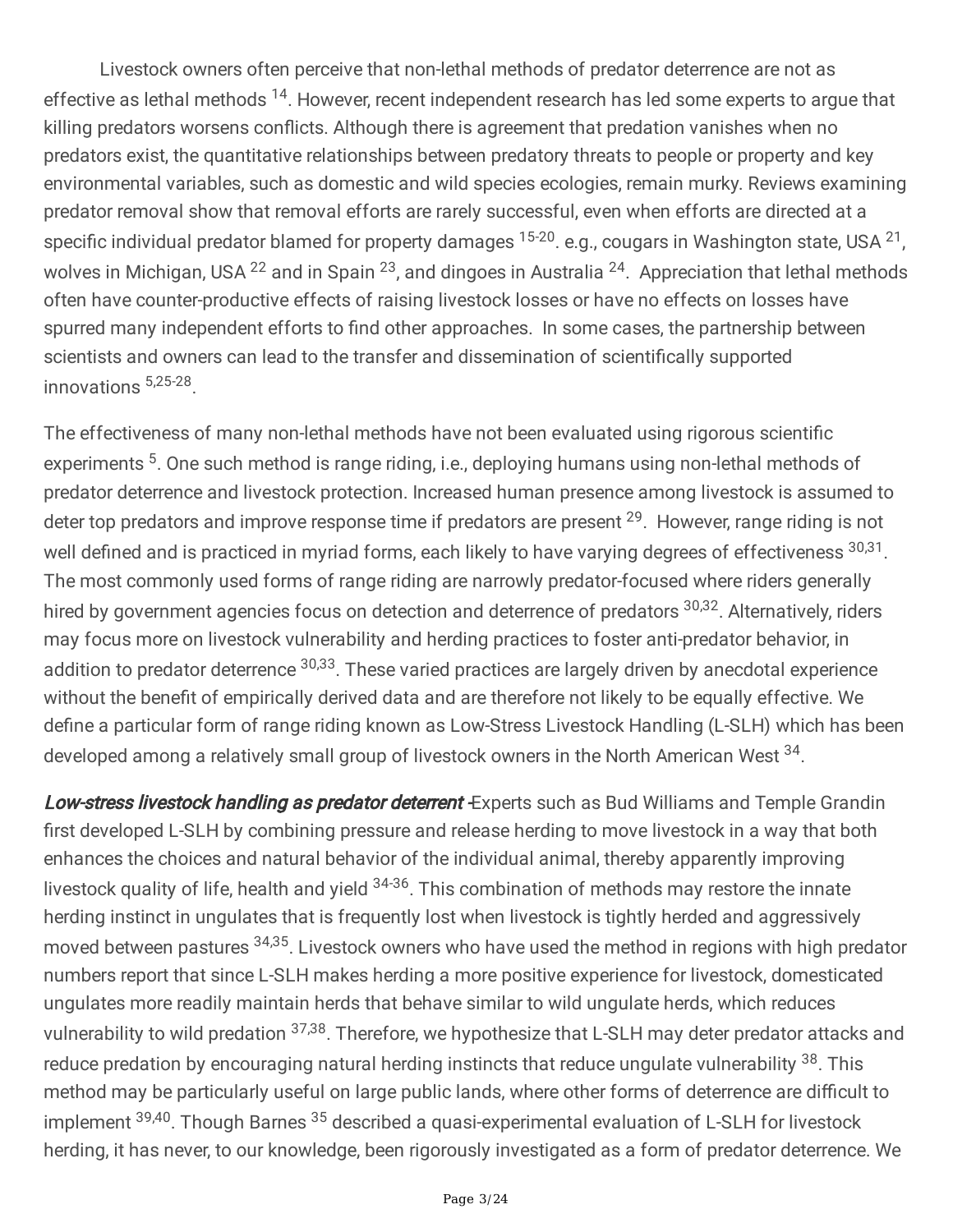believe that this study is the first of its kind to experimentally evaluate and define range riding and examine the effectiveness of L-SLH for deterring predators from attacking cattle.

We hypothesize that range riders might deter predators from cattle by two primary mechanisms: First, the presence of more humans might deter large carnivores such as grizzly bears, black bears, wolves, cougars and coyotes (hereafter we refer to this assemblage in our study site as LC, for Large Carnivores) from the associated cattle. This predicts that the cattle guarded by a single range rider in our study (pseudo-control) would be more vulnerable than the cattle guarded by several range riders (treatment). Alternatively, a second mechanism might be that herd stress levels predict vulnerability to predation because L-SLH would encourage and reinforce innate herding instincts that would further improve the herd's ability to independently deter LCs. This hypothesis predicts that the number of range riders is irrelevant and both pseudo-control and treatment would be effective. Alternatively, the experience level of the range riders might affect the stress and hence vulnerability of the cattle. Our pseudo-control was a single, experienced range rider and our treatment was this same individual supplemented by two inexperienced range riders who had received brief training from the former. Accordingly, our experimental design could reveal if, counter-intuitively, LCs approached herds with more range riders more often. Finally, a frequent unsubstantiated claim about non-lethal methods of livestock protection is that predators will shift to less-protected neighbors. Our design can detect this effect if our experiment reveals that herds frequently visited by multiple range riders (treatment) were safer than the herds visited less often by a single range rider (pseudo-control).

In our study site, a true control was impossible because the presence of predators and past attacks by predators on cattle made cattle owners unwilling to leave their livestock unattended. We designed our measurement of large carnivore (LC) presence to detect whether different species of LCs respond to range riders in the same way or differently, so each hypothesis was evaluated for each LC species and for the LCs as a group.

The lead author (NXL) randomized condition on each herd and then reversed treatment midway (crossover design). We also implemented two levels of blinding. The second author (AT) analyzed the data unaware of which herds were in which condition. More importantly, all range riders were kept unaware of the first author's monitoring of LC presence during the experiment. This was important because we were invited to study the system by the range rider who became our pseudo-control. This range rider, who manages the ranch where we conducted our study and whom we refer to as the ranch manager, is both highly experienced in the L-SLH methods and has educated livestock owners in those methods since 2016. The two newly trained range riders were hired as part of the experiment and the ranch manager undertook their training.

### **Methods**

Study area – We conducted this study on the Spruce Ranching Co-op (hereafter the Co-op), a grazing coop used by 38 permitted cattle owners who collectively bring about 2000 cow-calf pairs and 500 bred (i.e.,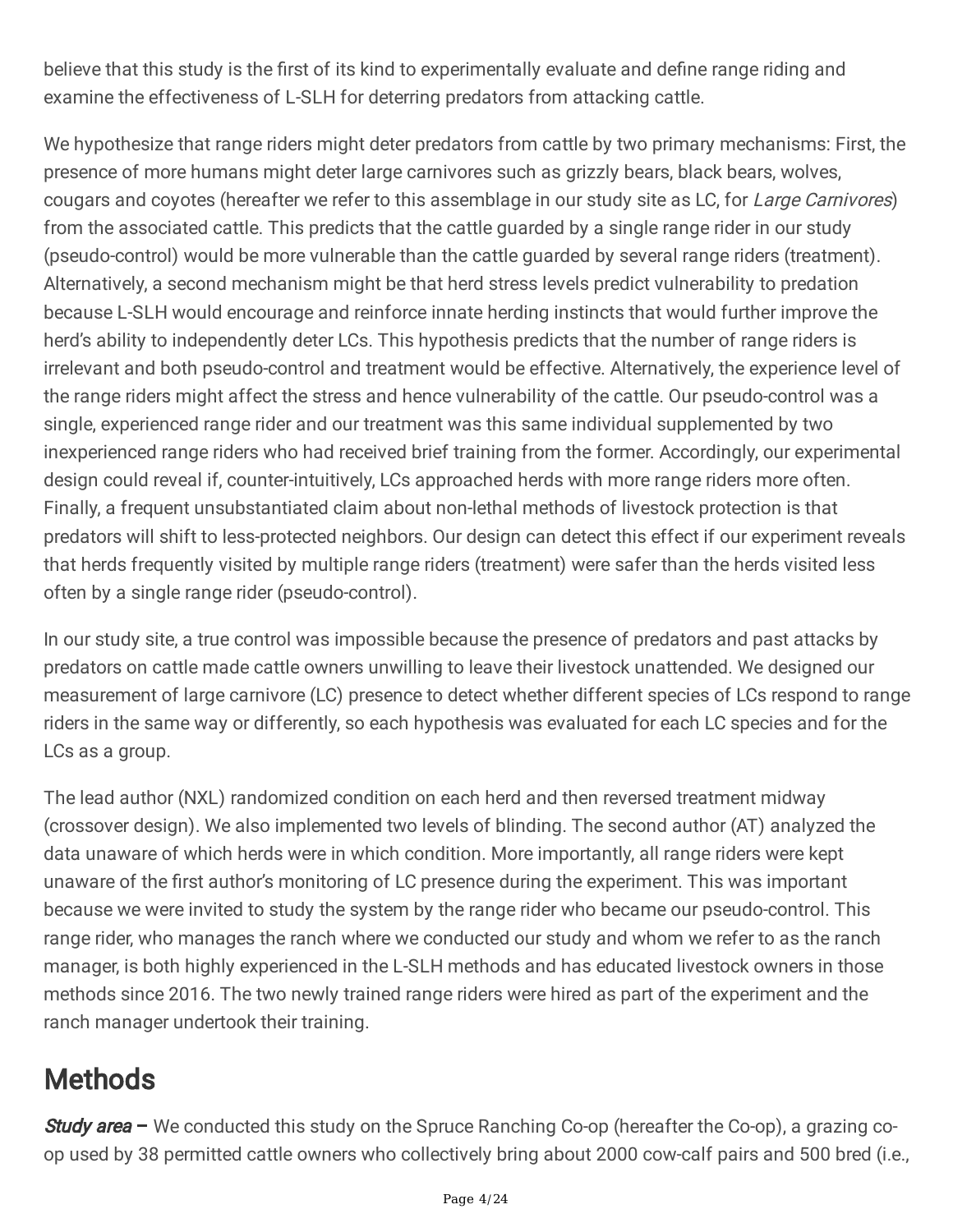pregnant) heifers to the Co-op grazing area in June of each year (Figure 1). The Co-op is located on 22,500 acres of Alberta provincial lease land in the Pekisko Heritage Rangelands area, which is part of the foothills of the southern Canadian Rocky Mountains south of the Banff-Jasper-Yoho National Park complex and north of the Waterton Glacier International Peace Park (Fig 4). Despite its status as provincial lease land, no permits were required to access the Co-op as we were not handling animals or collecting samples.

This study area is located between two sources of LCs, and therefore represents a core connectivity area for many species (Apps et al. 2007). Common LCs include grey wolves (Canis lupus), grizzly (Ursus arctos horribilis) and black bears (Ursus americanus), coyotes (Canis latrans) and cougars (Puma concolor).

**Ranch manager** –This study required a pseudo-control, the presence of the ranch manager. A pseudocontrol is used instead of a placebo-control because a placebo-control would require the treatment to be compared against the lack of treatment. The ideal placebo-control in this case would be no human supervision of cattle. To create a 'placebo' situation, perhaps a horse would be released with cattle to represent the method in which range riders spend time with cattle and to ensure that the measured effect of the treatment is the human presence of the range riders. However, in this study a placebo situation cannot be created because livestock owners are unwilling to leave their livestock unattended due to known risk of LC attacks on cattle. At least 4 individual cattle have been injured or killed by LCs each of the past three years prior to our study. Therefore, the ranch manager represents a pseudo-control because: 1. The ranch manager continued the same practices he has employed for the past 20 years, visiting every herd (i.e. all 8 grazing units) at the same rate he has always done without consideration for the treatment (two range riders) schedule. 2. When the ranch manager required extra help in pseudocontrol fields (i.e., where range riders could not go), he hired additional help, as he would normally do. The ranch manager therefore saw each herd every 1-10 days depending on the herd and changing conditions related to weather, his own schedule, and availability of hired helpers. Therefore, we cannot infer if range riders are more effective than no protection. However, provincial statistics on cattle predation in our study region, which is comprised of rugged public lands where human supervision is scarce, reveal that 476 animals were confirmed attacked by carnivores between 2015-2019<sup>42</sup>. However, cattle producers are known to systematically under report suspected predation events in Alberta <sup>9</sup>. These data provide some confidence that the absence of human supervision would be riskier for cattle.

The ranch manager is highly trained in L-SLH methods as he has been practicing these methods on this ranch for two decades. He began learning these methods by attending clinics with Whit Hibbard, an expert in the method, and now travels throughout the US and Canada discussing L-SLH with interested ranchers through workshops presented by The Working Circle, a California based non-profit.

Low-stress livestock handling techniques used-L-SLH practices used by the ranch manager and taught to hired range riders included keeping track of cattle behaviors during each visit and encouraging cattle to bunch together when they appeared to be spread too widely across a pasture. Cattle were moved with L-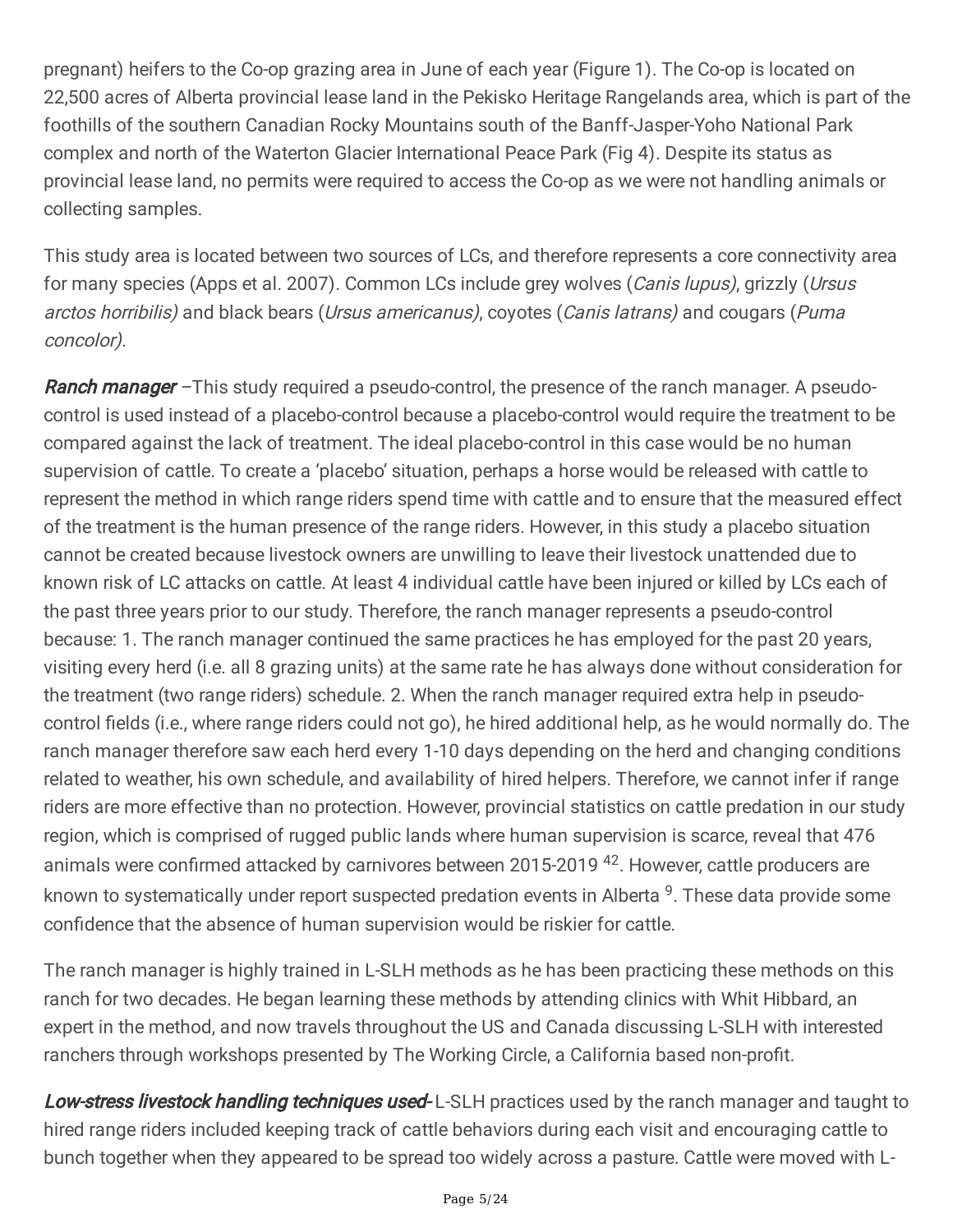SLH techniques (described above) such as: opening gates between pastures to allow cattle to move freely at their own pace, slow herding allowing all cow-calf pairs to pair up before moving, and the temporary use of pastures between origin and destination pastures for up to a week to keep cattle calm throughout the movement process. Range riders rarely, if ever, ride their horses at more than a walk when near or among cattle, and aggressive herding tactics such as elevated voices or swinging arms are never used. Roping is only used when doctoring animals, which is only done within a doctoring pen away from other animals.

**Range riders** - We hired two range riders (referred to as Rider A and Rider B) in accordance with institutional permissions granted by University of Wisconsin-Madison, and no human subjects were studied or experimented on for this study. This study was performed in accordance with relevant guidelines and regulations. Informed consent was obtained from all hired range riders. Range riders were responsible for up to 5 herds at a time and worked together as a pair when necessary (described below). The ranch manager trained both riders. Rider A has run their own ranch in the past and had attended a L-SLH clinic with Whit Hibbard. Rider A was also familiar with the landscape but had never spent full seasons working cattle on the Co-op before a short two-month pilot season in 2019. During the 2019 pilot season, the ranch manager trained Rider A received for a week, during which time Rider A shadowed the ranch manager and spent supervised time managing and moving cattle and learned to travel efficiently across the ranching area. This rider also received short periods of training over the past two decades when the ranch manager hired them for short periods of time (i.e., days). Rider B had worked on the Co-op in the past, with about two decades of experience on their personal land and on the Co-op. Therefore, Rider B already had some knowledge of how to travel safely and efficiently across the landscape. However, Rider B had never formally been trained in L-SLH methods. They received a week of training from the ranch manager, during which time they shadowed the ranch manager and helped move and manage cattle. This implies some potential "bleeding" of treatment and pseudo-control as the idiosyncrasies of the ranch manager's methods might have been transmitted to the two inexperienced range riders. However, the ranch manager visited all herds including the treatment herds so his presence and behavior were a background baseline to the entire experiment and every herd (therefore a pseudocontrol) and we were investigating the effect of the supplemental range riders on half of the herds.

The range riders worked in pairs when necessary, with Rider A helping to train Rider B who was less well versed in L-SLH, in areas that were likely to have higher risk from bears, i.e., areas where bears had previously been seen, or that were heavily wooded where bears are difficult to detect. Range rider pairs or single riders saw each treatment herd (up to 5 grazing units at a time) at least every 1-3 days.

**Study design -** Cattle grazed in herds belonging to one to two owners based on grazing unit allotments and permits are kept together for the duration of the grazing season. Each herd was treated as one 'subject', following <sup>25</sup>. We conducted the experiment in two phases, each lasting half of the 4-month (July – October 2020) study period, during which we randomly assigned herds to receive 'treatment' or 'pseudocontrol'. Phase 1 lasted for half of the grazing season (about 2 months; July - August) and then reversed in phase 2 (September – October) for the crossover, such that herds that received treatment became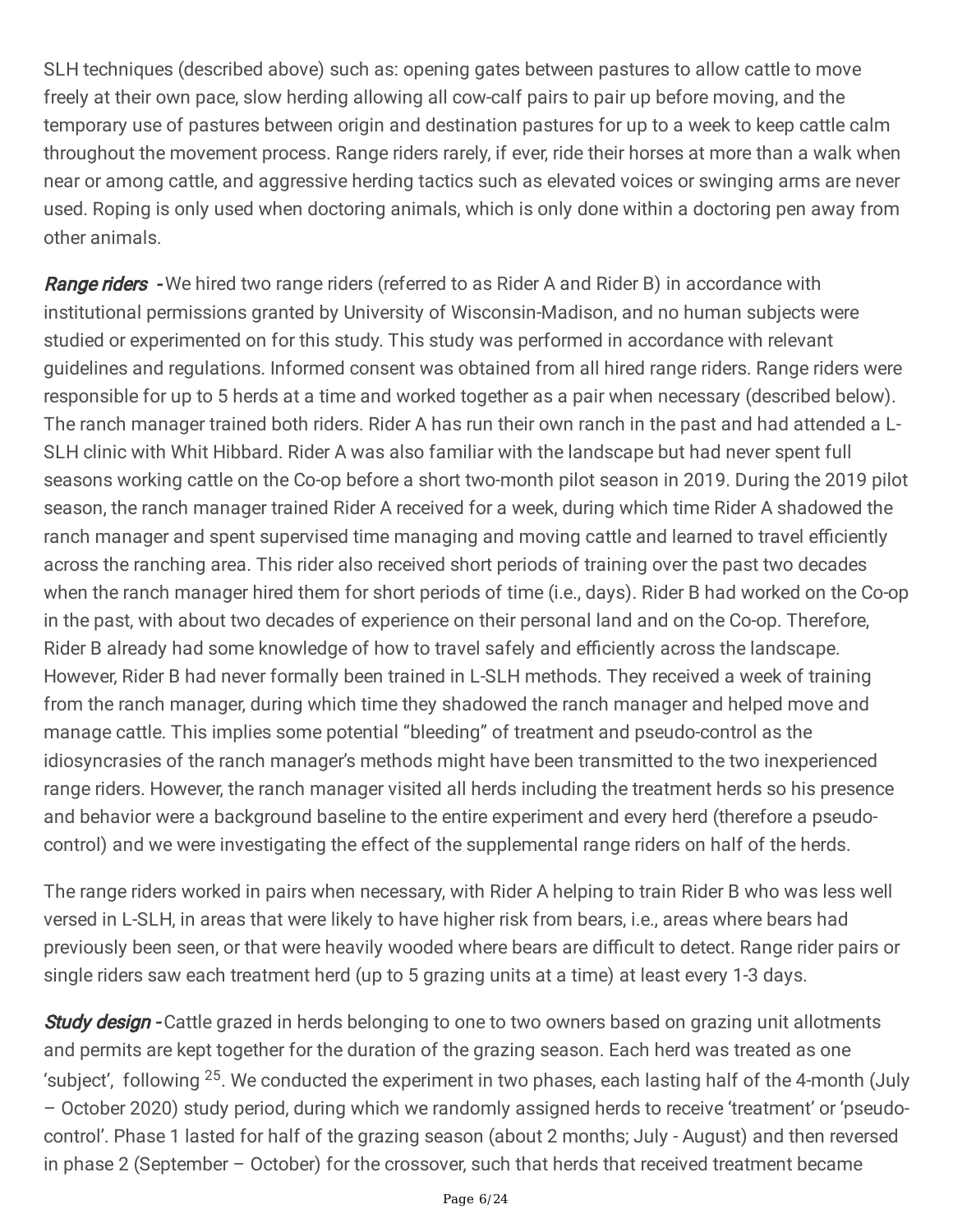pseudo-control herds and vice versa. A 7-day washout period occurred at the end of phase 1 to reduce the carryover effect from one phase to another. We then compared herds to themselves from phase 1 to phase 2. Our within-subjects design minimizes potentially confounding variables between herds and randomization avoids potentially confounding order effects due to seasonal changes.

We studied 8 herds (replicates) each subject to crossover for n=16 trials. The ranch manager split one herd into two separate herds in phase 1 but combined them in phase 2. Therefore, we treated this herd as one subject in the analysis by summing the carnivore presence values for the herds when they were separate. This is accounted for in the analysis as the sampling pressure is doubled, and therefore the summed value of carnivore presence is divided by the summed sampling pressure. These herds were also treated as one subject during the study, so they have the same treatment-pseudo-control sequence.

**Data collection** - When range riders or the ranch manager found dead cattle, they contacted Alberta Fish and Game to determine the cause of death. In cases in which Alberta Fish and Game conservation officers implicated an LC in the death, range riders and/or the ranch manager spent more time with the herd, ensuring that predators did not return. If predators returned or were spotted, they were treated with aversive conditioning (e.g., warning shots, bear bangers and cracker shells) by range riders, the ranch manager and/or conservation officers. When possible, the ranch manager moved cattle to a new field further from known LC territories.

Trail Camera Data –active voixe especially important in methods that we did (also past tense typically) We used trail cameras to detect LC presence around herds. We monitored each herd with 3 cameras. To choose locations for camera placement, we used ArcGIS 10.7 to create a grid of 40-acre cells within each grazed pasture and selected three cells at random. Within each of these three cells, we placed cameras in locations deemed likely to be visited by LCs (e.g., cut lines, cow trails, stream banks, etc.). We moved cameras from pasture to pasture in response to herd movements.

We recorded all individual LC visits and number of visits by camera trap-days (i.e., one day per camera per field). We define Individual LC visits as visits to a camera by a single individual of a species. A new visit by an individual of the same species began when the LC was recorded on a camera 1+ hours after the last recorded photo of an LC of that species. Our criterion of one hour between photos served as an index of frequency and direction to estimate LC presence near subject herds. We recorded visits by the following LCs: grizzly bears (Ursus arctos), wolves (Canis lupus) and cougars (Puma concolor), coyotes (Canis latrans) and black bears (Ursus americanus).

LC Surveys - The lead author (NXL) was present the majority of the study period (except for the last two weeks of October due to adverse conditions from insurmountable snowfall). NXL completed weekly surveys of LC presence focused on detecting wolf, bear, cougar and coyote activity in pastures with subject herds. These surveys included visits to each of the three trail cameras where NXL conducted systematic 100m transects along the closest trail to the camera. Along these transects NXL looked for scat, tracks and other signs. During each visit to a pasture, NXL also examined primary trails, creek crossings and barbed wire fence-lines for LC signs. NXL recorded these data as presence or absence of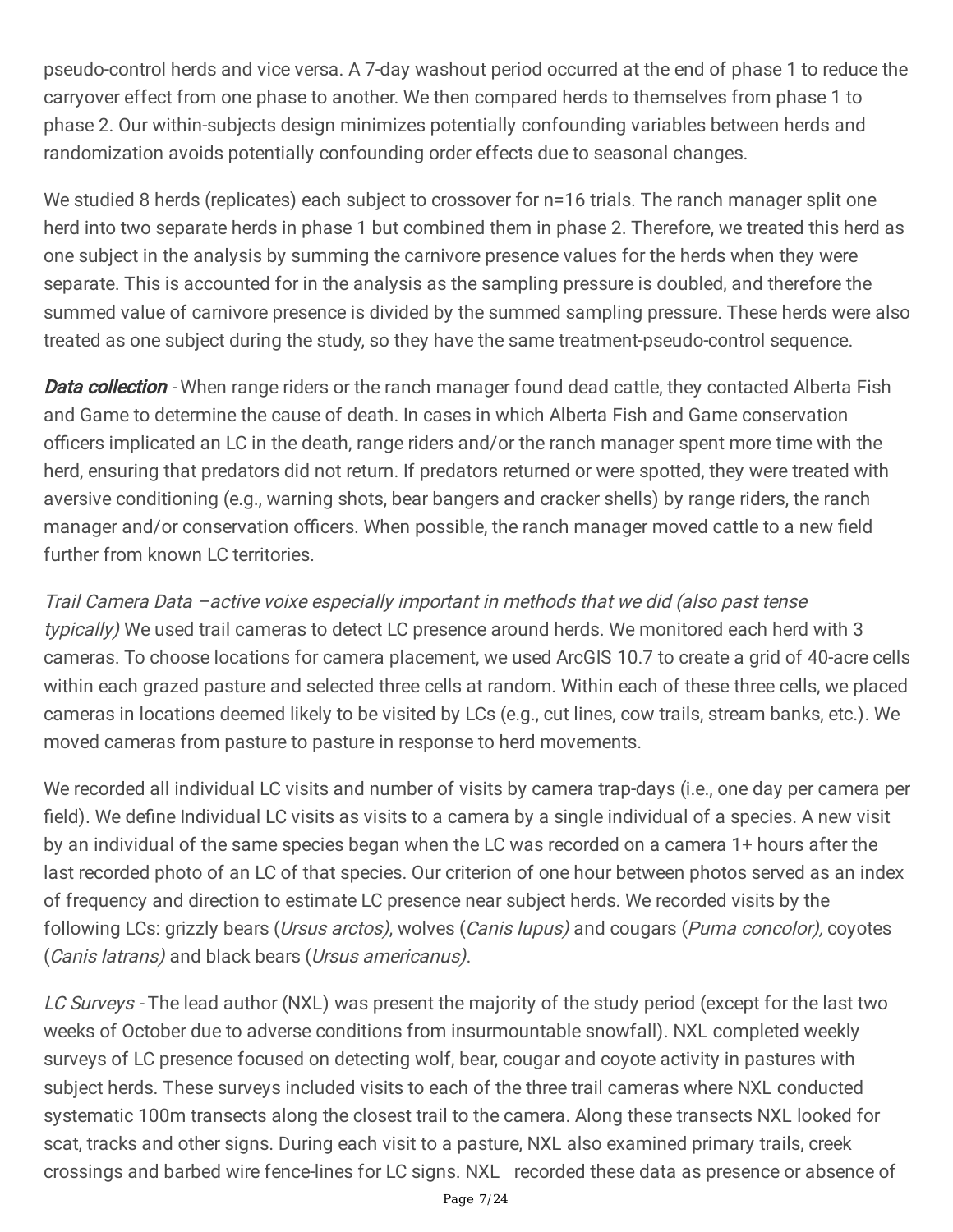LC species. The LC survey data is only based on NXL's observations and not on range rider and ranch manager observations of sign. Without conducting tests to quantify the degree of uncertainty in sign identification, we minimized error by only recording one individual's observations. This approach also maintained the blinding of range riders to experimental measures of carnivore presence.

To reduce possible uncertainty in LC survey data, i.e., from possible misidentification of sign, we crossreferenced camera photos with sign data. Not all indirect sign (scat, tracks, hair) is captured in photos, so other aspects of indirect sign increase our confidence in species identification, such as location or type of sign. For example, NXL collected hair snags from barbed wire fences, but hair snags are difficult to identify, and in most cases cannot be differentiated by species, but simply by family, i.e., we were able to determine that a hair snag was from a bear, but not whether grizzly or black bear. DNA testing was infeasible. Tracks and scats are more easily identified and were used whenever possible 68 . Therefore, to account for identification uncertainty for our LC species - wolves, grizzly bears, black bears, cougars, and coyotes - wolf and cougar presence is determined solely on track and scat identification. Bear presence is differentiated by species when when NXL observed tracks and scat, and identified bear presence in general with hair snags (bear hair is distinctive), rubbing, and digging signs. Therefore, we analyzed two sets of response variables: LC presence data, derived from camera and LC survey data (Table 1), and LC attacks on livestock (for each species of LC).

Analysis – We calculated the first response variable of presence/absence for each LC species by summing the standardized value of the number of observations of each species recorded through camera traps and LC surveys. To calculate the total number of LC visits, the standardized individual species data was summed into a single response variable.

We tested normality of the data using Shapiro tests. We found Bear and coyote presence data to be normal. Therefore, for bears and coyotes we use parallel split-plot ANOVAs to analyze the effect of the treatment and phase on each species' presence. Wolf and puma presence were not normal, therefore for these species we use a non-parametric Wilcoxon sum rank test to analyze the effect of the treatment and study phase on their presence. We also combined all LC presence data into one response variable, which was found to be normal. Therefore, we analyzed the presence of the pooled LC variable using a parametric split-plot ANOVA.

We examine a global trend using the pooled LC variable and explore how each species may have deviated or followed the global trend.

We use Split-plot ANOVAs to test the difference between the sequence of the phases, ie. whether having a treatment-pseudo-control (T-PC) sequence results in differing LC presence relative to pseudo-controltreatment (PC-T) sequence <sup>69</sup>. This is important because carryover effects of the treatment may result in the T-PC sequence being very different from the PC-T sequence. Further, this method allows us to test period effects, i.e., whether phase 1 and 2 are always consistently different. If LCs are more active in fall months (September and October of our study), then phase 2 might have had greater LC presence, regardless of it's status as a pseudo-control or treatment.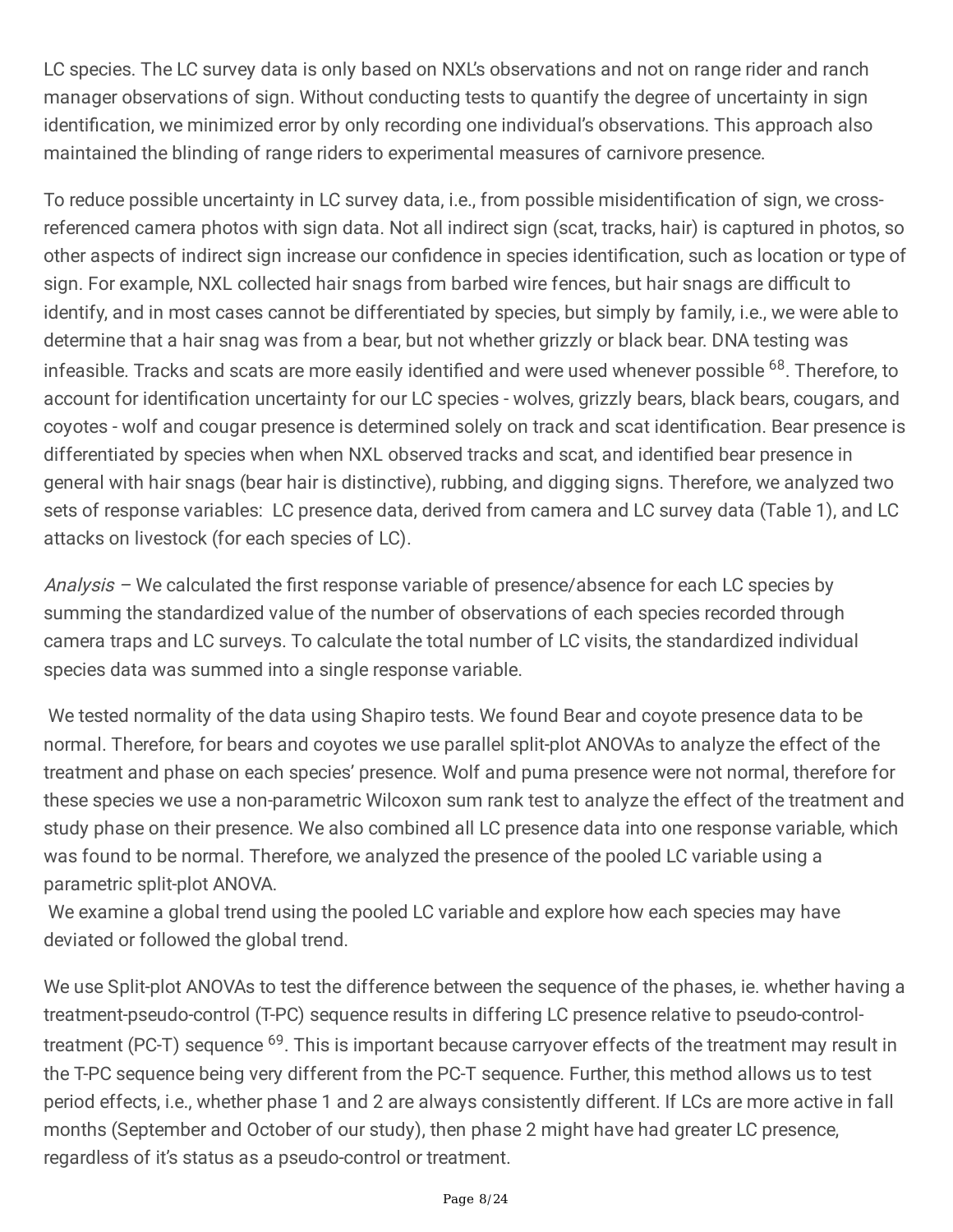## **Results**

The study took place on the Spruce Ranching Co-op between July 1 and October 31, 2020 and comprised 22,500 acres of public grazing land. The study examined 2,469 adult cattle and 1,928 calves split into 8 subjects, i.e. herds (Table 1). No predation on cattle occurred during the experiment in either pseudocontrol or treatment herds using a within-subjects test made possible by the crossover design. Therefore, we infer range riders were effective in protecting cattle, supporting the hypothesis that L-SLH reduced vulnerability.

The number of range riders did not predict LC presence near herds in a within-subjects analysis that met the assumptions of normality and equal variance (Fig 1, split-plot ANOVA df = 1, F=0.660, p =0.447). Therefore, we reject the first hypothesis that the number of range riders had an effect in our experiment, and we reject the possibility that LCs were attracted either to the herds with pseudo-control or to the herds with inexperienced range riders (treatment). Nor could we detect an effect of experience or inexperience of range riders, undermining another of our hypotheses about human supervision.

LC Presence – We observed every carnivore species within pastures where subject herds were grazed, using either camera traps or indirect sign surveys for scat, track, hair, etc., throughout the study period, regardless of treatment condition or study phase (Table 1; Fig 2, Fig 3). The presence of LCs throughout the study period and treatments suggests that risk of predation was present for every replicate throughout our study <sup>41</sup>. There were equal number of calves in each treatment condition due to the crossover design (Table 1). However, the average number of calves was somewhat higher in treatment conditions during phase 1 (Table 1). In phase 2 that reversed and there were slightly more calves in pseudo-control conditions. By then calves would have gained weight, reducing their vulnerability, so we address this potentially confounding effect below.

### Table 1. Large carnivore visits by species throughout the experiment.

Number of large carnivore (LC) visits by replicate (herd), species, and phase, recorded using LC surveys and camera traps. Number of visits are reported as visits per 10 LC surveys, visits per 100 camera trap days. Treatment sequences are pseudo-controltreatment (PC-T) and treatment-pseudo-control (T-PC).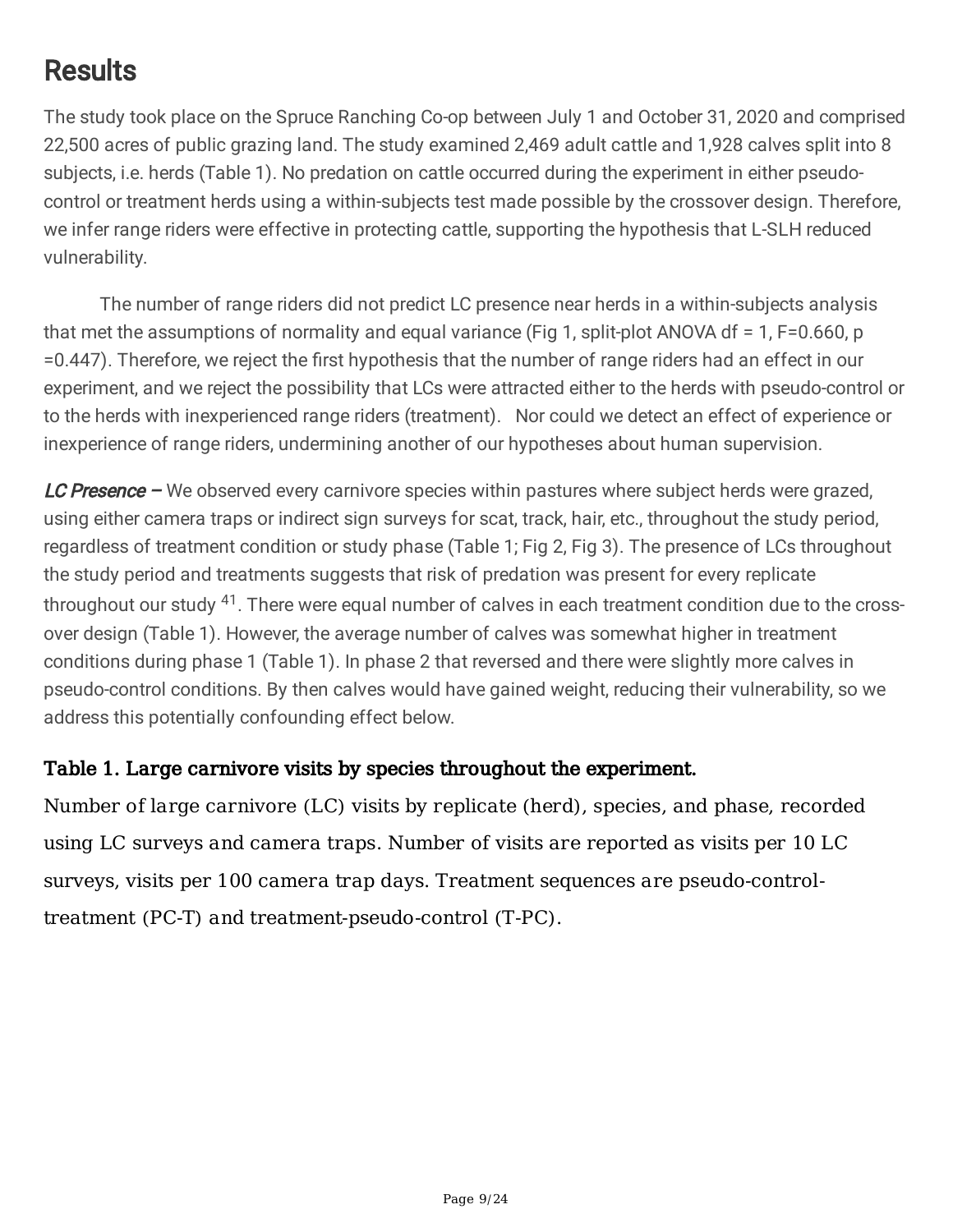| Herd                    | Treatment<br>Sequence | Number of cattle,<br>number of calves | Wolf<br><b>Visits</b><br>Phase |                        | <b>Bear</b>   |                        | Cougar                       |                        | Coyote                 |                   |
|-------------------------|-----------------------|---------------------------------------|--------------------------------|------------------------|---------------|------------------------|------------------------------|------------------------|------------------------|-------------------|
|                         |                       |                                       |                                |                        | <b>Visits</b> |                        | <b>Visits</b>                |                        | <b>Visits</b>          |                   |
|                         |                       |                                       |                                |                        | Phase         |                        | Phase                        |                        | Phase                  |                   |
|                         |                       |                                       | 1                              | $\overline{2}$         | 1             | $\overline{2}$         | $\mathbf{1}$                 | $\overline{2}$         | 1                      | $\overline{2}$    |
| $\mathbf{1}$            | PC-T                  | 400, 400                              | 2.0,<br>$\mathbf 0$            | 5.0,<br>$\mathbf 0$    | 8.0,<br>5.0   | 7.5,<br>1.0            | 0,<br>$\overline{0}$         | 2.5,<br>$\theta$       | 4.0,<br>$\mathbf{0}$   | 5.0,<br>2.1       |
| $\mathbf{2}$            | $PC-T$                | 355, 355                              | $\mathbf{0}$<br>0              | 5.0,<br>$\Omega$       | 6.3,<br>3.9   | 6.7,<br>1.9            | 0,<br>$\overline{0}$         | 0,<br>0                | 2.5,<br>7.9            | 3.3,<br>$\Omega$  |
| 3                       | $PC-T$                | 82, 82                                | $\theta$ ,<br>$\mathbf{0}$     | 2.3,<br>$\overline{0}$ | 4.4,<br>2.1   | 7.1,<br>0.8            | 1.1,<br>$\overline{0}$       | 0,<br>0                | 4.4,<br>0.9            | 4.3,<br>2.3       |
| $\overline{\mathbf{4}}$ | $PC-T$                | $161,0*$                              | $\theta$ ,<br>$\mathbf{0}$     | 0,<br>$\theta$         | 2.8,<br>1.6   | 8.0,<br>$\overline{0}$ | $\mathbf{0}$<br>$\Omega$     | 0,<br>$\Omega$         | 5.7,<br>0.6            | 6.0,<br>2.4       |
| 5                       | T-PC                  | 250, 250                              | $\theta$ ,<br>$\overline{0}$   | 2.9,<br>$\overline{0}$ | 1.4,<br>1.3   | 2.8,<br>0.63           | $\theta$ ,<br>$\overline{0}$ | 0,<br>$\overline{0}$   | 1.4,<br>$\overline{0}$ | 10.0,<br>$\bf{0}$ |
| 6                       | T-PC                  | 480, 480                              | 2.5,<br>$\theta$               | 3.3,<br>$\theta$       | 11.3,<br>2.1  | 6.7,<br>4.3            | 0,<br>$\overline{0}$         | 0,<br>2.6              | 1.3,<br>0.3            | 1.7,<br>3.4       |
| $\overline{7}$          | T-PC                  | 361, 361                              | 3.8,<br>0.7                    | 5.7,<br>$\overline{0}$ | 3.7,<br>4.0   | 4.2,<br>7.5            | 0,<br>$\overline{0}$         | 0,<br>$\overline{0}$   | 2.5,<br>1.3            | 4.3,<br>3.0       |
| 8                       | T-PC                  | $380,0*$                              | 2.5,<br>0                      | 6.7,<br>$\Omega$       | 2.5,<br>0     | 6.7,<br>$\Omega$       | 0,<br>$\Omega$               | $\theta$ ,<br>$\Omega$ | 2.5,<br>6.7            | 0,<br>$\theta$    |

### \* Herds with no calves were all pregnant yearlings, i.e., heifers

**Cattle mortalities -** There was one confirmed livestock attack during the study period, by a grizzly bear on a calf. This attack occurred during the wash-out period in a herd that was transitioning from pseudo-control to treatment, therefore it is not counted for either treatment or pseudo-control conditions. There were 8 recorded cattle mortalities from cattle ingesting poisonous plants, all occurred during phase 1, and 4 known mortalities from other non-predator causes, 1 occurred during phase 1 and 3 during phase 2. All were mature cattle.

**Human presence** - treated herds experienced on average 2.75 times more human presence than pseudo-control herds ( $n = 15.5$  combined visits by range riders vs.  $n = 5.62$  visits by the ranch manager alone).

**Effect of treatment on individual LC** - Bear (F=0.19,  $p = 0.678$ ) and coyote (F = 0.155, p=0.707) presence analyzed individually did not differ across treatments (Fig 1). Cougar and wolf presence data were found to be non-parametric, therefore we used a Wilcoxon rank test. Cougar (Wilcoxon two-tailed,  $W = 28$ ,  $p = 0.59$ ) and wolf (W=35.5,  $p = 0.78$ ) presence analyzed individually did not differ across treatments (Fig 1).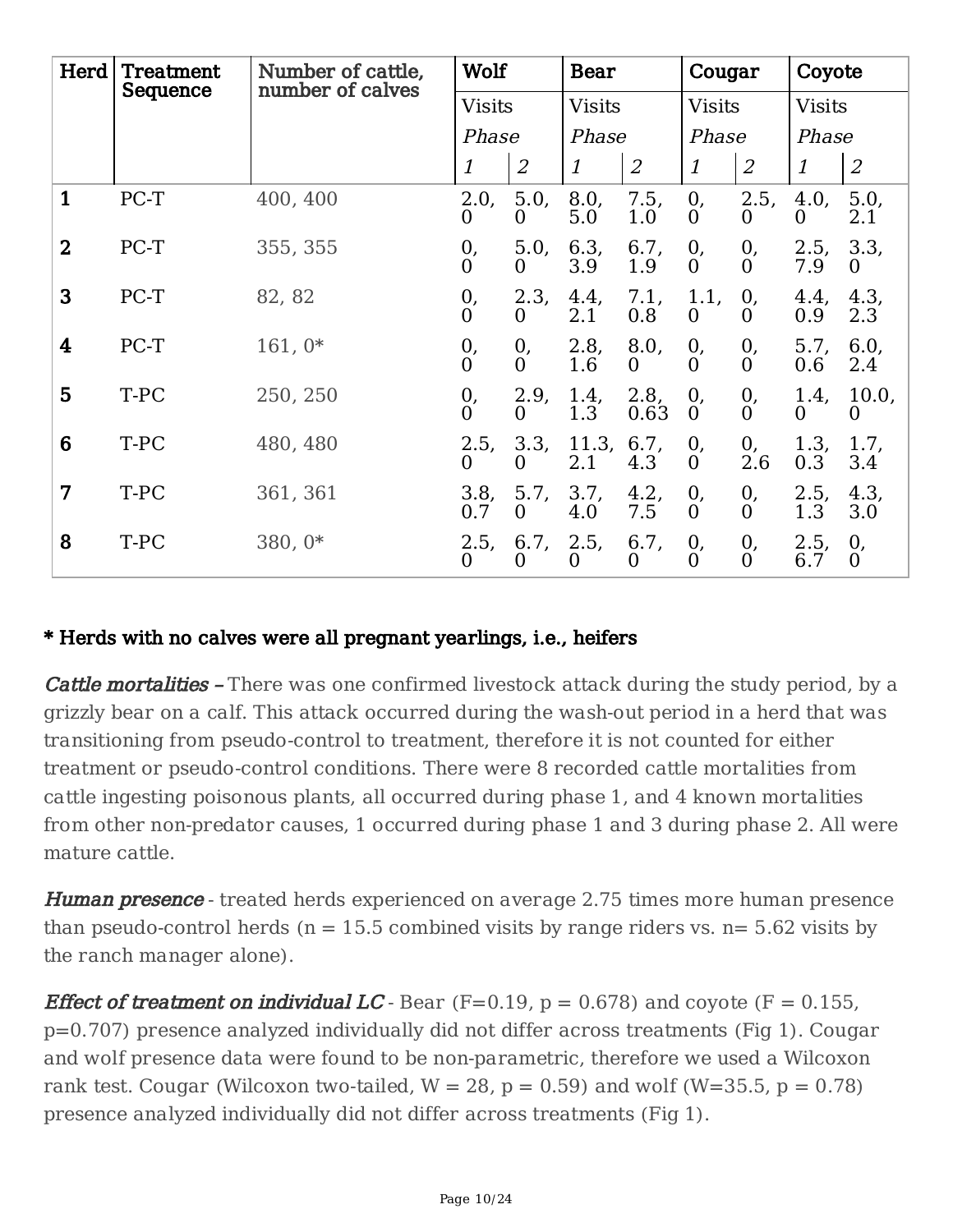We also ruled out any order effects and carry-over effects. Order effects might confound comparisons by altering conditions across all replicates in unison and carry-over effects might arise if an effect of the treatment lasted after the herd was no longer being treated.

**Order effects** - Order effects might confound comparisons by altering conditions across all replicates in unison. Presence of all LC, pooled into one response variable, did not significantly differ across study phases ( $F = 1.581$ ,  $p = 0.255$ ). Wolf presence, however, did differ across phases, with more wolves observed during phase 2 (Fig 1,  $W = 13$ ,  $p = 0.042$ ). However, for bears (both species,  $F=0.70$ ,  $p=0.435$ ), coyotes ( $F = 0.107$ ,  $p=0.754$ ) and cougars (W=27,  $p = 0.49$ ) there was no effect of study phase (Fig 1).

**Carryover effects -** Carry-over effects might arise if the response to the treatment lasted after the herd was no longer being treated. We attempted to eliminate any such effect by implementing a 7-day 'washout' period (see *Materials*  $\&$  *Methods*) but tested for carryover effects in case the washout period was not long enough. We did not detect carryover effects for wolves (F = 2.108, p = 0.197), bears (F=0.265, p=0.625) or cougars (F=0.07, p = 0.80). However, we found that treatment herds experience slightly fewer coyote visits during the second phase of the study, when they were pseudo-controls  $(F=5.702, p =$ 0.0542).

### **Discussion**

We report a randomized, controlled experiment showing that grazing cattle safely in a five-carnivore habitat that includes grizzly bears and wolves, can be accomplished by 1-3 range riders practicing lowstress livestock handling (L-SLH) and non-lethal, carnivore control. We used a pseudo-control because cattle owners refused a control without human presence due to past experience with livestock attacks, and we could not implement a placebo such as a riderless horse moving through herds. Our results show that range riders inexperienced in L-SLH can be trained quickly by an L-SLH experienced range rider, and that herds protected by one L-SLH experienced range rider were as safe from carnivore attacks as herds protected by this same experienced range rider and two range riders newly trained in the method.

Furthermore, despite a consistent presence of grizzlies, black bears, wolves, cougars and coyotes throughout our study period, these species did not switch to one or the other pseudo-control or treatment herds when confronted with both. In other words, carnivores did not change their behavior or presence within either treatment or pseudo-control herds. We reject the hypothesis that the risk to cattle is affected by the single variables of number of range riders or their experience in practicing L-SLH. We cannot rule out that a single experienced range rider practicing L-SLH every 10 days was as effective as one such experienced range rider supplemented by 1-2 inexperienced range riders, all practicing L-SLH and visiting herds every 1-3 days. We can reject the hypothesis that large carnivores moved from the better-protected herds to less well-protected herds within a large public grazing land allotment. We hypothesize L-SLH can be trained in a short period.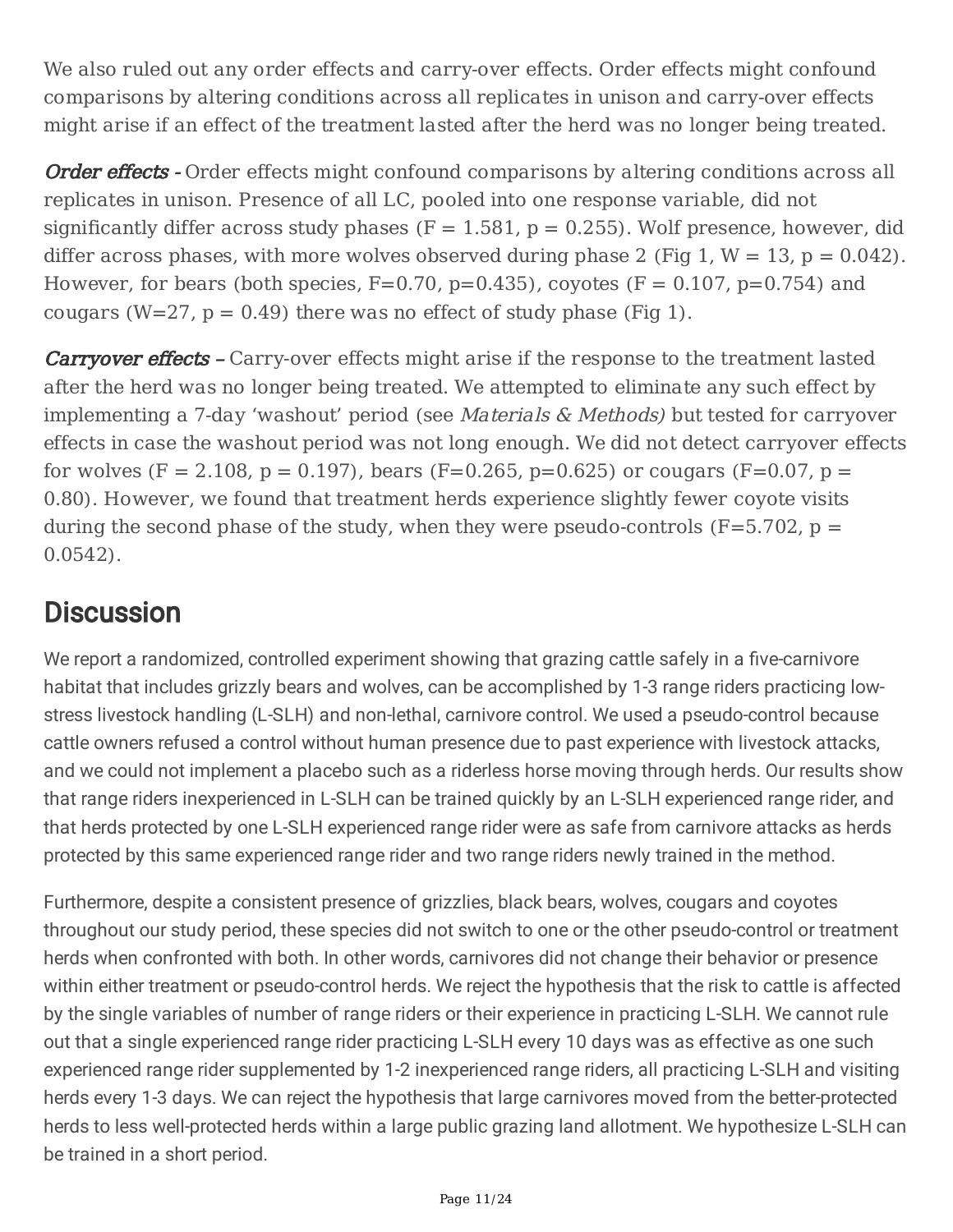L-SLH is a form of livestock handling designed to reduce livestock stress, thereby increasing livestock health and yield. It has been identified by some livestock owners in Western North America as a useful means of retraining herding instincts in livestock and reducing livestock vulnerability to carnivore attacks, especially in free-ranging herds <sup>35,38</sup>. However, this method is still relatively uncommon, many owners instead preferring 'traditional' handling methods, which prioritize speed and efficiency over animal welfare and stress <sup>34</sup>. Antithetically, when speed is prioritized, animal handling appears more difficult as animals resist herding, leading to increased stress, reduced body condition and yield <sup>34,36</sup>. This combination of factors could make free-ranging livestock particularly vulnerable to attack by carnivores <sup>37,38</sup>. Given much livestock grazing worldwide is free-ranging, L-SLH range riding may have wide utility and co-benefits as a mobile predator deterrence method<sup>27,28</sup>. Among the co-benefits are protection of livelihoods, improved animal welfare and preservation of predators.

However, range riding comes in many forms, and must be clearly defined and experimentally tested in each new application, if it is to be confirmed as effective <sup>30</sup>. A lack of consensus on its definition and methods of use reduce its functional and perceived effectiveness, and risk wasting government and community resources 30.

# No difference in livestock attacks

No carnivores attacked livestock during either treatment or pseudo-control condition. The presence of carnivores throughout the study period suggests, however, that risk of attacks did exist. Furthermore, shortly before the study began, a wolf attack was confirmed within one of the study area's cattle herds. Wolf and grizzly bear attacks on calves were commonly reported throughout the ecosystem in which we worked in the past, with 92 livestock losses reported in the previous 5 years <sup>42</sup>. While we continued to observe carnivores during our experiment, we received no news of heightened attacks. We infer that L-SLH range riding worked on the large Spruce Ranching Co-op and it did not push carnivores into neighboring areas. Therefore, our results seem contrary to claims that non-lethal methods simply displace predators to less-protected livestock. Indeed, such spill-over effects have been reported for lethal control. Several studies found lethal control counter-productive <sup>5,11</sup>. Santiago-Ávila et al. <sup>22</sup>, for example, estimated that while targeted, lethal wolf control may reduce the risk of attacks on livestock on treatment farms, it may simultaneously increase the risk of attacks on neighboring farms. By not displacing carnivores, L-SLH can help to teach resident individual carnivores that cattle are an unsafe resource <sup>43</sup>. More specifically, by not harming carnivores through displacement or unbalancing social structures (e.g., wolf packs) L-SLH also presents itself as a non-lethal predator control method which is effective for both target and adjacent properties without harming the carnivores <sup>44</sup>.

# More wolves later in the season

Wolves were observed more frequently during phase 2 of the study (Fig. 1, Fig. 3), which may be a result of wolf breeding behavior. Wolves select breeding sites further from human activity where humans persecute them, as they do on this landscape, which may explain why few wolf signs were observed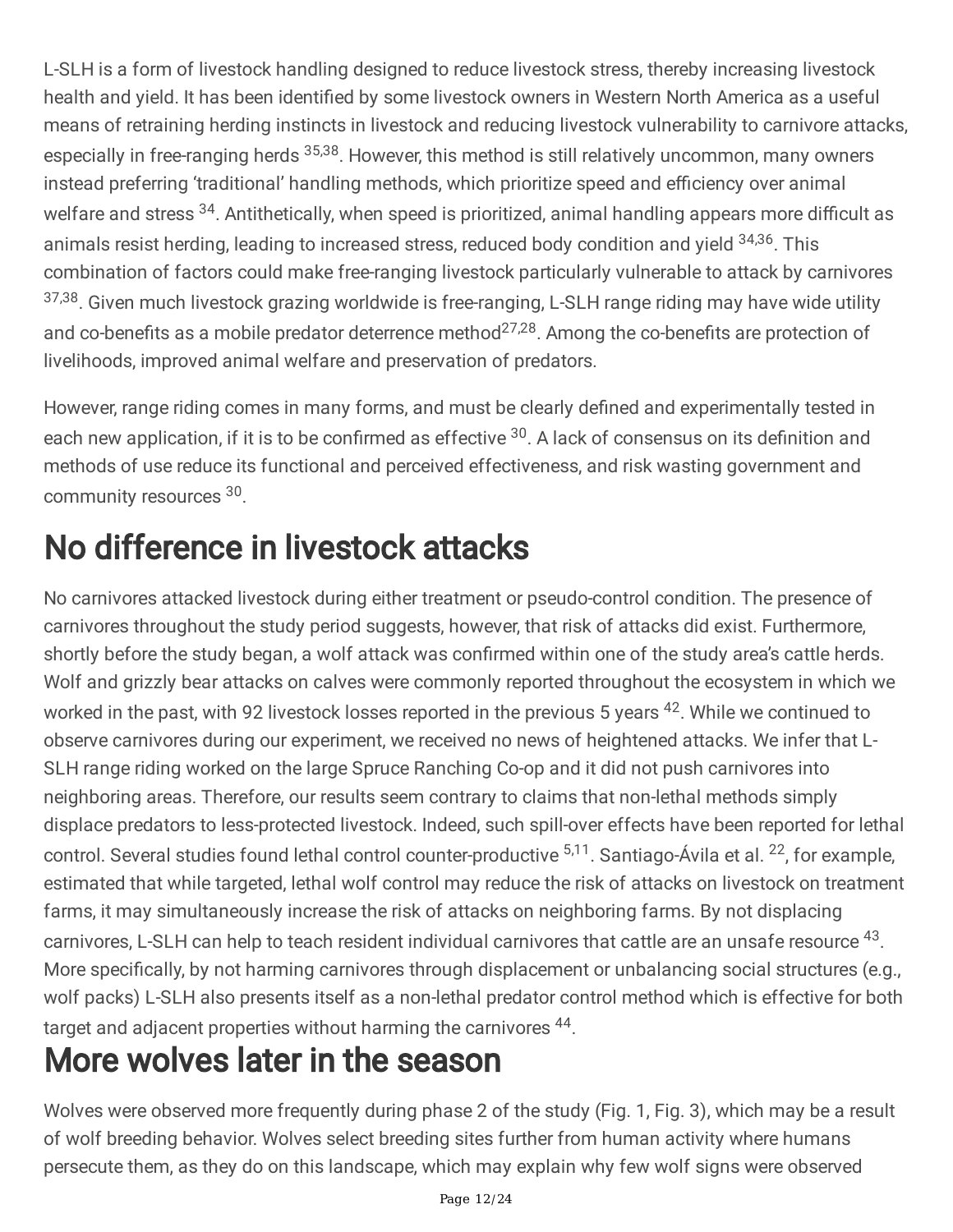during phase 1, which occurred while pups are young and wolf packs remain close to breeding sites <sup>37,45</sup>. Phase 2 occurred during the autumn (September-October), when pups are older and wolf packs become nomadic, increasing the likelihood that we would observe them in our study area  $32,46,47$ .

## Increased wolf presence, but not attacks, among treatment herds

Though the effect was not statistically significant, wolves were the only carnivore to be observed more in treatment herds than in pseudo-control herds during phase 1 of the study (Fig. 1). There are two possible explanations for this observation. The first is that the larger number of calves in the treatment condition during phase 1 attracted wolves. Calves are smaller and weaker than mature cattle, and therefore are more vulnerable to predation. Smaller calves are also less independent and rely on their mothers and the herd for protection <sup>48</sup>. However, if wolves were attracted to the increased number of calves in the treatment condition during phase 1, it is probable that range riders aided in reducing the vulnerability of these herds, leading to no attacks on cattle. We did not observe this same trend in phase 2 when the pseudo-control condition had the increased number of calves. Wolves in Alberta have been observed to increase predation on livestock in late summer and fall (during phase 2) <sup>49</sup>, and appear to preferentially select for cattle less than 9 months old. Therefore, we would expect to observe more wolves in pseudocontrol herds in phase 2, where there were more calves. During this time calves are larger in size, but they are also more independent which may increase their vulnerability in different ways (Engelhart, J. pers. comms). However, there was no difference in wolf presence between treatment conditions during phase 2.

The second possibility for increased wolf activity in treatment herds in phase 1 is the novelty of new range riders. We presume the intelligence of wolves leads them to investigate novelties such as range riders <sup>50</sup>. The ranch manager has practiced L-SLH on this landscape for 20 years, therefore local wolf packs may know him and have already learned that his presence is not associated with favorable hunting conditions. Carnivores explore novel situations to gain information about their environments and territories <sup>43</sup>. Repeated exposure to certain circumstances can, however, reduce curiosity and exploratory behavior <sup>51</sup>. It may be, therefore, that wolves are accustomed to the presence of the ranch manager but investigated the presence of novel humans within their territories by increasing their visits to treatment herds.

Carnivores use exploration behaviors to seek out new resources or protect their territories <sup>52</sup>. Many individual wolves avoid new objects and circumstances <sup>52</sup>. This avoidance is thought to be a primary driver of the success in fladry, a form of fencing that uses evenly spaced flagging, to reduce wolf encroachment into fladry surrounded areas <sup>39,53-55</sup>. However, despite fladry deterrent effects in keeping wolves out, in most studies which have recorded wolf approaches to fladry, more wolf approaches were recorded in proximity to fladry fencing, than to control areas where no fladry was installed, despite wolves rarely if ever crossing the fladry barriers <sup>53,55</sup>. Therefore, our finding of increased number of wolf visits in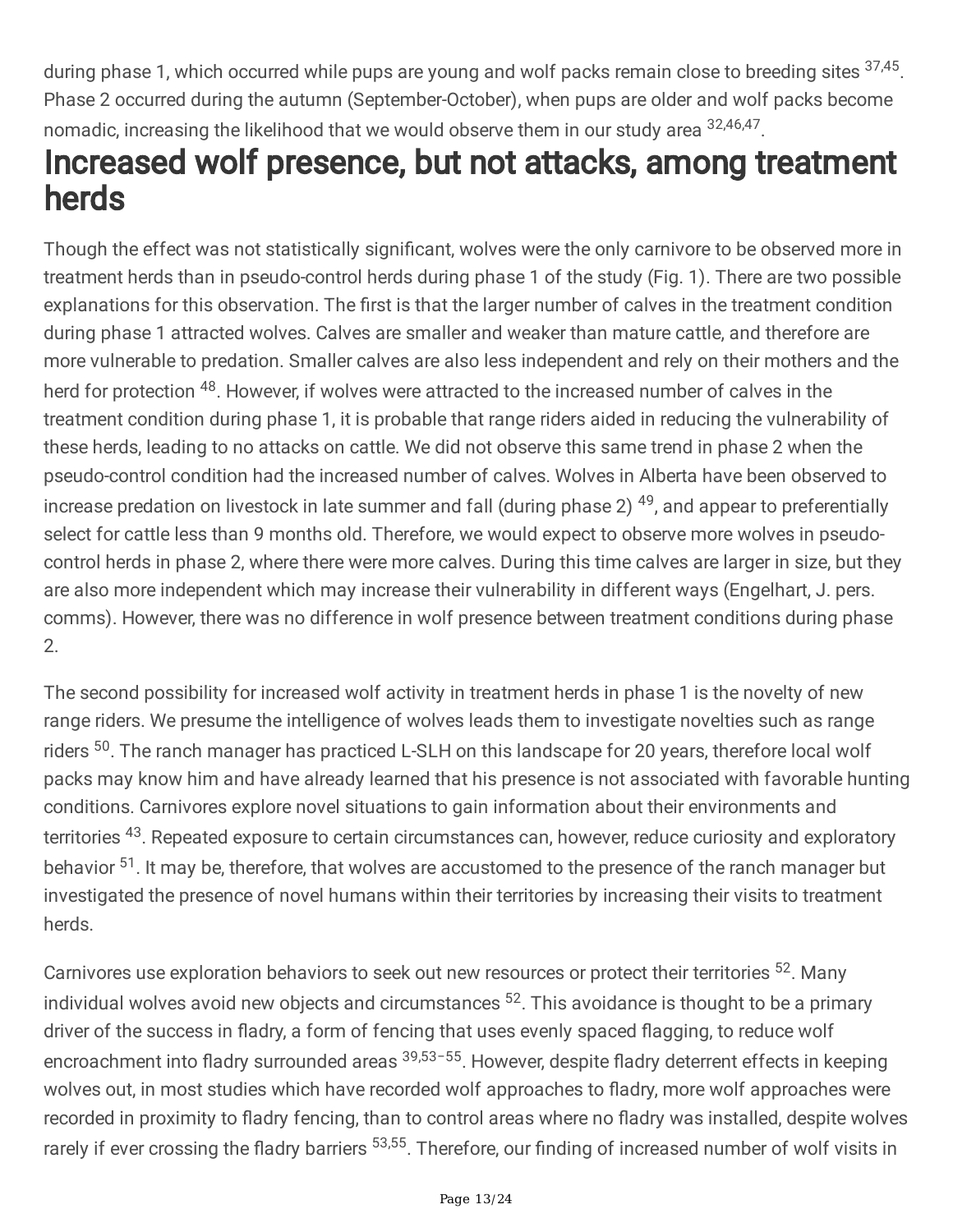treatment herds may be a result of the novelty of the new range riders. Furthermore, as with fladry, this increased number of observations does not imply increased risk to livestock, but instead an opportunity for wolves to learn about their environment. This learning is an important aspect of the deterrence work of range riders <sup>43</sup>. If wolves explore their territory and learn that range riders are a threat or that livestock are not vulnerable, we might expect them to become accustomed to the presence of range riders and focus their energy on hunting of wild prey. This may explain why, despite more frequent visits by wolves in phase 2 of our study, there was no difference between treatment conditions and wolf presence.

## Natural mortalities attracted bears, but not livestock attacks

During our study period there were 8 recorded cattle mortalities from cattle ingesting toxic plants, such as larkspur, water hemlock or saskatoon blooms <sup>56</sup>, and 4 mortalities from other non-predator causes. This is not uncommon in our study area, and occurs more regularly earlier in the grazing season, during the first phase of our study, when the majority of poisonous plants are at their most toxic <sup>56</sup>. An assumed benefit of range riding is the ability of range riders to quickly observe and manage attractants of predators among livestock. These deaths would have attracted bears, which may explain why our results show a non-significant but observable increase in both species of bears during phase 1 of the study (Fig. 1). Range riders or the ranch manager identified these areas and were either able to remove dead stock or increase their own presence within these herds.

Evidence is mixed regarding whether diversionary feeding of carnivores <sup>57</sup> is effective at reducing conflict <sup>58,59</sup>, attracts bears and could increase conflict <sup>60</sup> or is effective by diverting carnivores to other sources  $61$ . A primary attractant of grizzly bears in this region of Alberta are dead animals  $62$ , so the predominance of poison killed cattle might be attracting bears into the study area. Attacks by bears on livestock did not increase however, either due to the supplemental feeding of the already dead animals, or the increased presence of range riders during these times. We did not observe that these dead animals attracted wolves or other carnivores.

It is difficult to untangle the effects of human presence, diversion feeding, and competition between bears and other LCs. However, Morehouse & Boyce <sup>59</sup> found that diversion feeding of grizzlies in Alberta resulted in a few dominant males protecting the food source against other individuals. Therefore, depending on the individuals attracted to the dead livestock, bears could have repelled other bears or species from the area.

## Effect of treatment long lasting on coyotes

Coyotes had a non-significant but measurable response to the treatment and showed a statistically significant response to treatment-pseudo-control sequence. In other words, the effect of the treatment might have been long-lasting and could not be mitigated after a 1-week washout period. As coyotes are the primary source of carnivore-livestock conflict in much of their range <sup>63-65</sup>, though not in our study area, we suggest this method may be particularly effective in deterring coyotes. Furthermore, coyotes are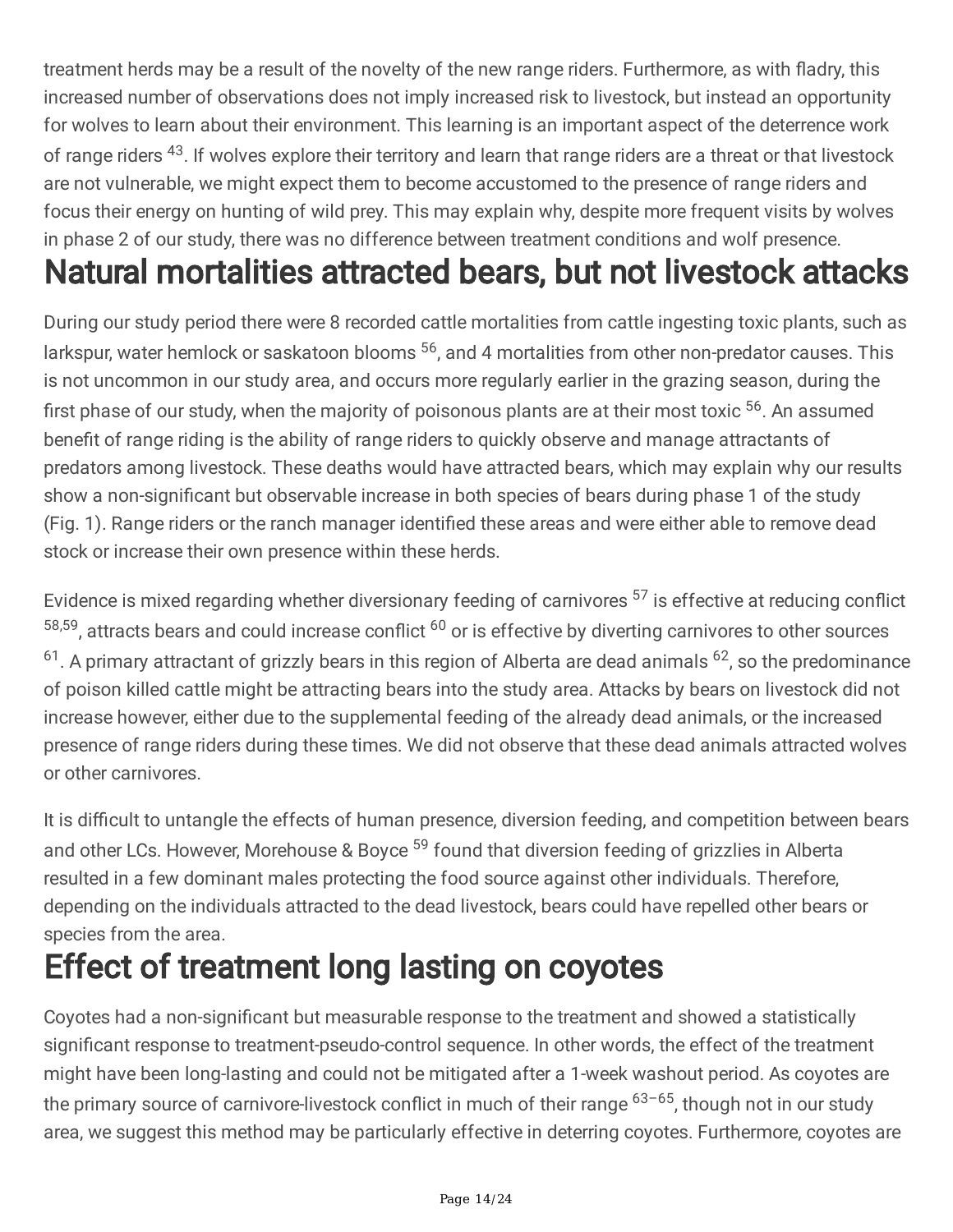known to avoid wolves, as wolves are known to dominate coyotes in interspecific species conflict <sup>63,66,67</sup>. Therefore, a wolf population that knows not to attack livestock may also help prevent coyote attacks.

## **Conclusion**

We observe that when properly executed L-SLH protects livestock with fewer riders. Furthermore, it is a method that is easily taught. Our recommendations are that (1) L-SLH be tested in a randomized controlled experiment against non-L-SLH (i.e., 'traditional') livestock handling and/or a true control. This would help to determine whether other forms of human presence deter, attract or have no effect on predator attacks on livestock. However, we demonstrate in this experiment, how difficult it is to implement a true control, as many livestock owners are unwilling to leave their herds unattended; (2) L-SLH methods should be studied to examine the number of newly trained range riders that are optimal for predator deterrence and cost effectiveness. The results of this study suggest that fewer riders may be just as effective on the predators being deterred. However, studies comparing numbers of newly trained riders would produce evidence regarding what level of training must be attained for effective predator deterrence, particularly as there are few L-SLH veteran range riders working today; and (3) These results are useful in proving that L-SLH can deter predators if riders are properly trained. Therefore, given a lack of further research on range riding, and a lack of consensus on the efficacy of other forms of range riding, L-SLH should be prioritized as the only form of range riding, to our knowledge, to be experimentally tested.

Methods to reduce risk of attacks on livestock must be implemented, particularly as free-ranging livestock occur throughout the world and present a challenge to co-existence with carnivores. Human-caused mortality, often in response to perceived conflicts, is the primary form of mortality in large carnivore populations, and risks undermining conservation efforts to restore carnivore populations <sup>1</sup>. We recommend the prioritization of high-quality research, and implementation of livestock attack deterrence methods that are both experimentally proven to be effective and reduce harm to predators.

## **Declarations**

Acknowledgements: We would like to thank Joe Engelhart and the members of the Spruce Ranching Coop for being our research partners and allowing us to design this experiment with their livestock. We would like to thank our range riders for their hard work and dedication to this project.

Author Contributions: Conceptualization: NXL, AT, methodology: NXL, AT, investigation: NXL, AT, visualization: NXL, funding acquisition: NXL, AT, project administration: NXL, supervision: AT, writing – original draft: NXL, writing – review & editing: NXL, AT

Additional Information: The authors declare no competing interests.

## References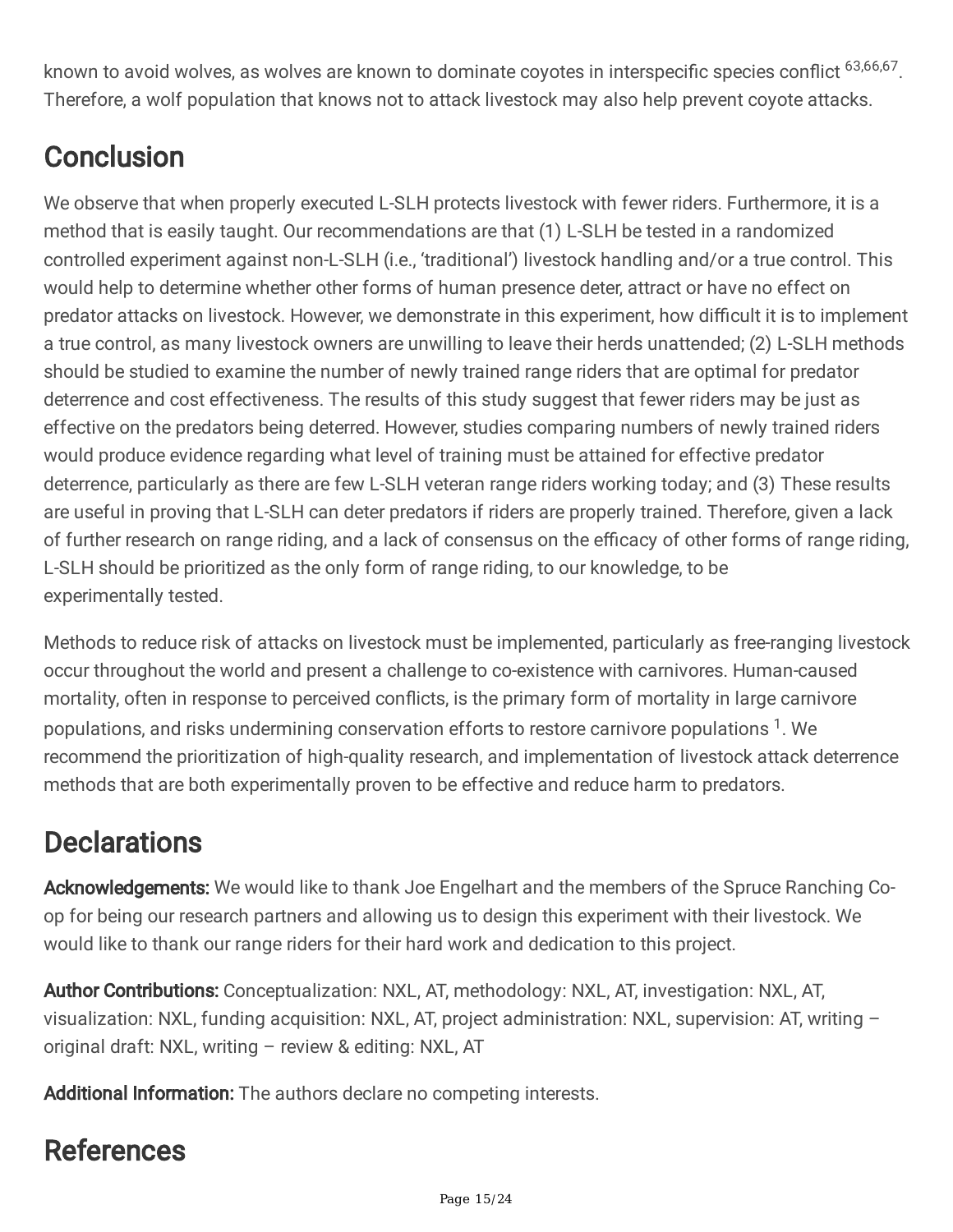1 Ripple, W. J. et al. Status and ecological effects of the world's largest carnivores. Science343 (2014).

2 Estes, J. A. et al. Trophic downgrading of planet Earth. science 333, 301-306 (2011).

3 Woodroffe, R. & Ginsberg, J. R. Edge effects and the extinction of populations inside protected areas. Science280, 2126-2128 (1998).

4 Treves, A., Artelle, K. A., Darimont, C. T. & Parsons, D. R. Mismeasured mortality: correcting estimates of wolf poaching in the United States. Journal of Mammalogy 98, 1256-1264 (2017).

5 Van Eeden, L. M. et al. Carnivore conservation needs evidence-based livestock protection. PLoS biology16, e2005577 (2018).

6 Boronyak, L. et al. Pathways towards coexistence with large carnivores in production systems. Agriculture and Human Values, 1-18 (2021).

7 Dickman, A. J., Macdonald, E. A. & Macdonald, D. W. A review of financial instruments to pay for predator conservation and encourage human–carnivore coexistence. Proceedings of the National Academy of Sciences**108**, 13937-13944 (2011).

8 Service, U. E. R. Ag and Food Sectors and the Economu, 2021).

9 Lee, T., Good, K., Jamieson, W., Quinn, M. & Krishnamurthy, A. Cattle and carnivore coexistence in Alberta: the role of compensation programs. Rangelands39, 10-16 (2017).

10 Parks, A. E. a. Grizzly Bear Response Guide. Report No. 1, 6 (Alberta Environment and Parks, Alberta, Canada, 2016).

11 Treves, A., Krofel, M. & McManus, J. Predator control should not be a shot in the dark. Frontiers in Ecology and the Environment<sup>14</sup>, 380-388 (2016).

12 Young, J. K., Hammill, E. & Breck, S. W. Interactions with humans shape coyote responses to hazing. Scientific reports<sup>9</sup>, 1-9 (2019).

13 Khorozyan, I. & Waltert, M. Variation and conservation implications of the effectiveness of anti-bear interventions. Scientific reports10, 1-9 (2020).

14 Scasta, J., Stam, B. & Windh, J. Rancher-reported efficacy of lethal and non-lethal livestock predation mitigation strategies for a suite of carnivores. Scientific reports7, 1-11 (2017).

15 Linnell, J. D., Odden, J., Smith, M. E., Aanes, R. & Swenson, J. E. Large carnivores that kill livestock: do" problem individuals" really exist? Wildlife Society Bulletin, 698-705 (1999).

16 Odden, J. et al. Lynx depredation on domestic sheep in Norway. The Journal of wildlife management, 98-105 (2002).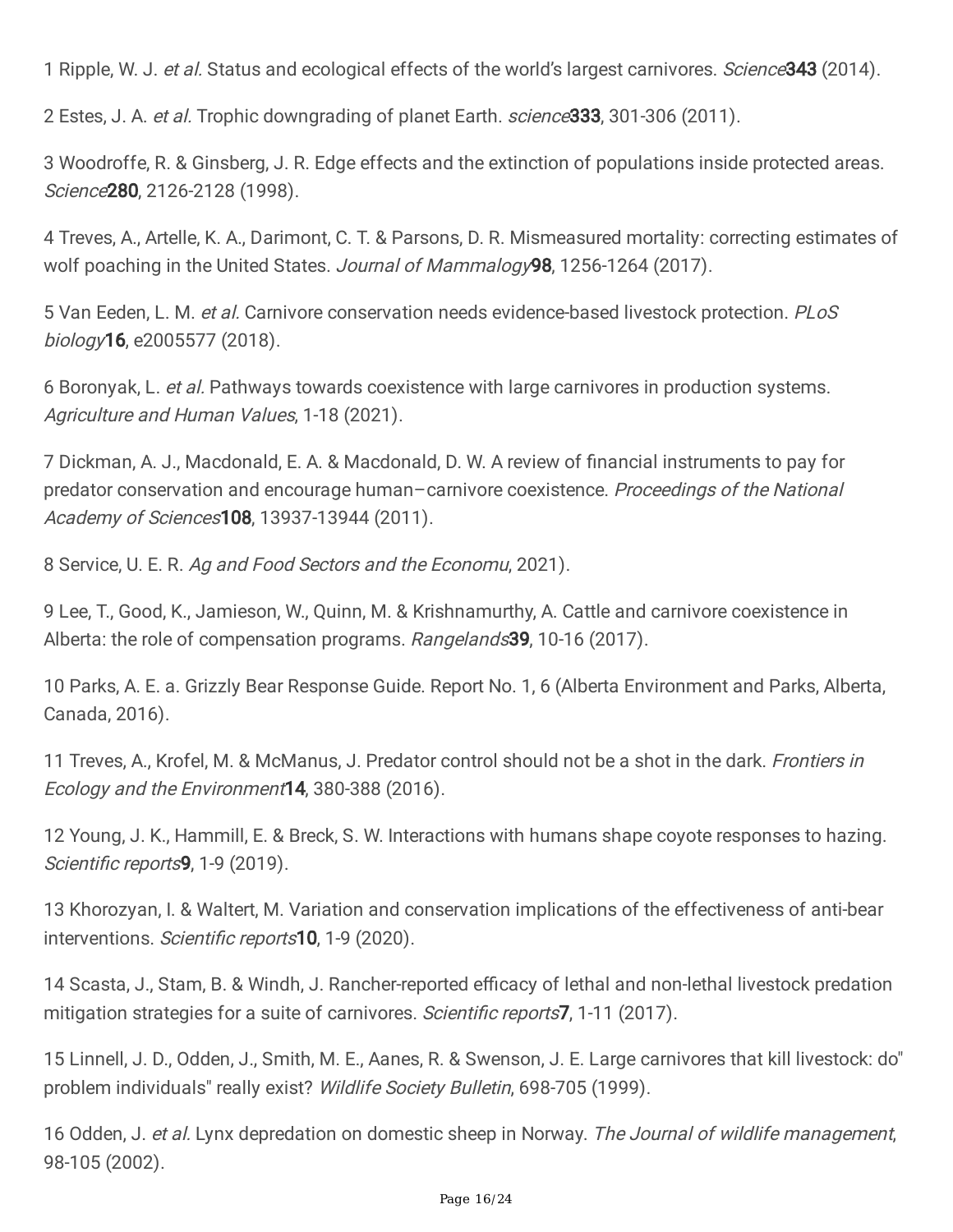17 Treves, A. & Naughton-Treves, L. Evaluating lethal control in the management of human-wildlife conflict. CONSERVATION BIOLOGY SERIES-CAMBRIDGE-9, 86 (2005).

18 Treves, A. Hunting for large carnivore conservation. Journal of Applied Ecology 46, 1350-1356 (2009).

19 Lennox, R. J., Gallagher, A. J., Ritchie, E. G. & Cooke, S. J. Evaluating the efficacy of predator removal in a conflict-prone world. Biological Conservation 224, 277-289 (2018).

20 Treves, A., Krofel, M., Ohrens, O. & van Eeden, L. M. Predator control needs a standard of unbiased randomized experiments with cross-over design. Frontiers in Ecology and Evolution7, 462 (2019).

21 Wielgus, R. B. & Peebles, K. A. Effects of wolf mortality on livestock depredations. PloS one9, e113505 (2014).

22 Santiago-Avila, F. J., Cornman, A. M. & Treves, A. Killing wolves to prevent predation on livestock may protect one farm but harm neighbors. PLoS One<sup>13</sup>, e0189729 (2018).

23 Fernández-Gil, A. et al. Conflict misleads large carnivore management and conservation: brown bears and wolves in Spain. PLoS one<sup>11</sup>, e0151541 (2016).

24 Wallach, A. D., Ritchie, E. G., Read, J. & O'Neill, A. J. More than mere numbers: the impact of lethal control on the social stability of a top-order predator. PLoS One4, e6861 (2009).

25 Ohrens, O., Bonacic, C. & Treves, A. Non‐lethal defense of livestock against predators: flashing lights deter puma attacks in Chile. Frontiers in Ecology and the Environment<sup>17</sup>, 32-38 (2019).

26 Khorozyan, I. & Waltert, M. A global view on evidence‐based effectiveness of interventions used to protect livestock from wild cats. Conservation Science and Practice **3**, e317 (2021).

27 Khorozyan, I., Ghoddousi, S., Soufi, M., Soofi, M. & Waltert, M. Studded leather collars are very effective in protecting cattle from leopard (Panthera pardus) attacks. *Ecological Solutions and Evidence*1, e12013 (2020).

28 Radford, C., McNutt, J. W., Rogers, T., Maslen, B. & Jordan, N. Artificial eyespots on cattle reduce predation by large carnivores. Communications biology3, 1-8 (2020).

29 Bangs, E. et al. in Proceedings of the Vertebrate Pest Conference.

30 Parks, M. & Messmer, T. Participant perceptions of Range Rider Programs operating to mitigate wolf– livestock conflicts in the western United States. Wildlife Society Bulletin40, 514-524 (2016).

31 Jablonski, K. E., Merishi, J., Dolrenry, S. & Hazzah, L. Ecological doctors in Maasailand: identifying herding best practices to improve livestock management and reduce carnivore conflict. Frontiers in Sustainable Food Systems4, 118 (2020).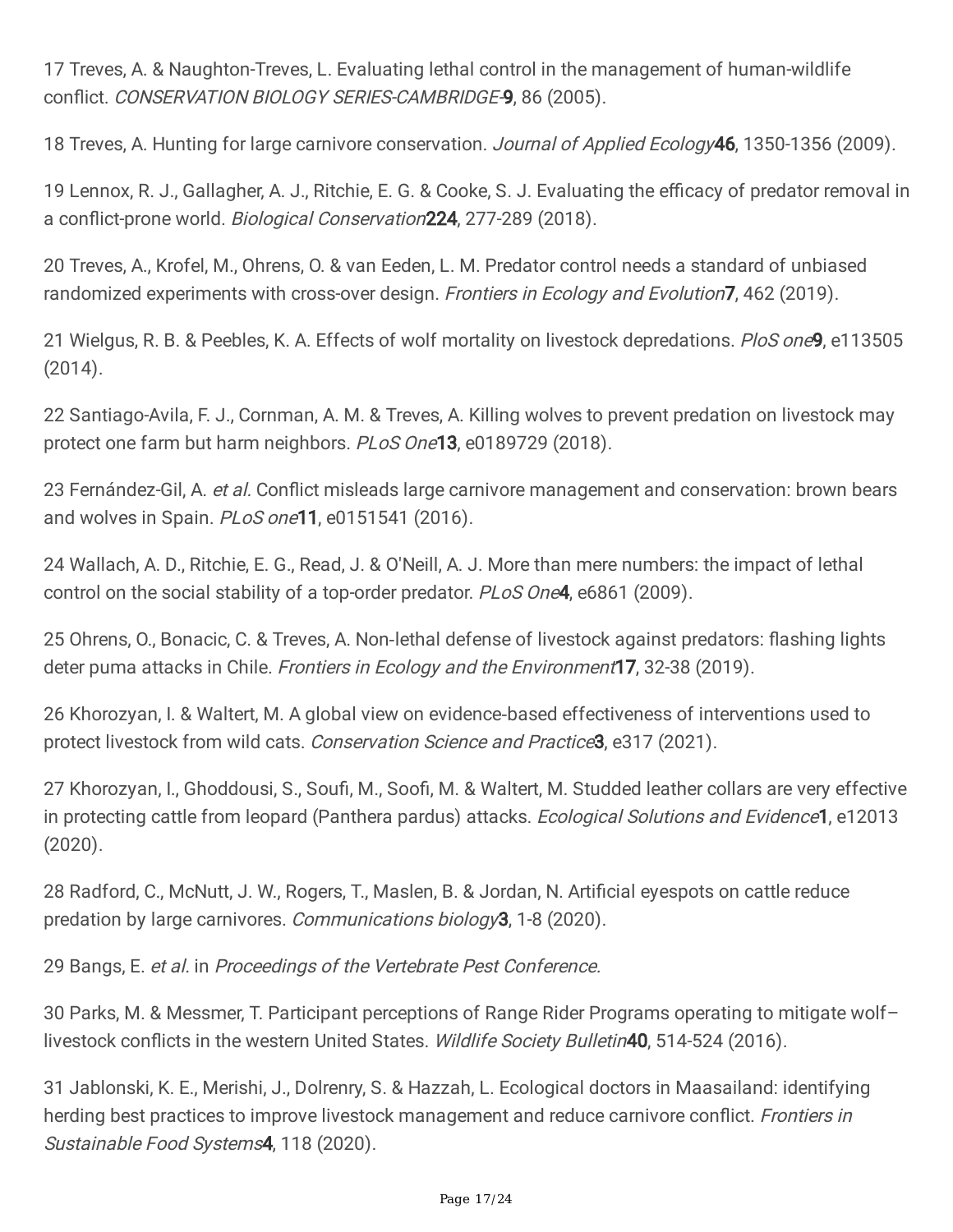32 Wilson, S. M., Bradley, E. H. & Neudecker, G. A. Learning to live with wolves: community-based conservation in the Blackfoot Valley of Montana. Human–Wildlife Interactions11, 4 (2017).

33 Bruns, A., Waltert, M. & Khorozyan, I. The effectiveness of livestock protection measures against wolves (Canis lupus) and implications for their co-existence with humans. Global Ecology and Conservation21, e00868 (2020).

34 Hibbard, W. Bud Williams' low stress livestock handling. Stockmanship Journal1, 6-163 (2012).

35 Barnes, M. Livestock management for coexistence with large carnivores, healthy land and productive ranches. Keystone Conservation (2015).

36 Grandin, T. Behavioral principles of livestock handling. The Professional Animal Scientist<sup>5</sup>, 1-11 (1989).

37 Mech, L. D. & Peterson, R. O. in Wolves 131-160 (University of Chicago Press, 2010).

38 Zaranek, H. Stockmanship and Livestock Predation Mitigation. Stockmanship Journal<sup>5</sup>, 34-46 (2016).

39 Eklund, A., López-Bao, J. V., Tourani, M., Chapron, G. & Frank, J. Limited evidence on the effectiveness of interventions to reduce livestock predation by large carnivores. Scientific reports7, 1-9 (2017).

40 Stone, S. A. et al. Adaptive use of nonlethal strategies for minimizing wolf-sheep conflict in Idaho. Journal of Mammalogy<sup>98</sup>, 33-44 (2017).

41 Ohrens, O., Bonacic, C. & Treves, A. Non-lethal defense of livestock against predators: Flashing lights deter puma attacks in Chile. Front. Ecol. Environ.17, 32-38, doi:10.1002/fee.1952 (2019).

42 Parks, A. E. a. Predator Compensation 2015 to 2019: South Saskatchewan Region. (2020).

43 Much, R. M., Breck, S. W., Lance, N. J. & Callahan, P. An ounce of prevention: Quantifying the effects of non-lethal tools on wolf behavior. Applied Animal Behaviour Science203, 73-80 (2018).

44 Haber, G. C. Biological, conservation, and ethical implications of exploiting and controlling wolves. Conservation Biology10, 1068-1081 (1996).

45 Sazatornil, V. et al. The role of human-related risk in breeding site selection by wolves. Biological Conservation201, 103-110 (2016).

46 Packard, J. M. in Wolves 35-65 (University of Chicago Press, 2010).

47 Neufeld, L. M. Spatial dynamics of wolves and woodland caribou in an industrial forest landscape in west-central Alberta. (University of Alberta Edmonton, Alberta, Canada, 2006).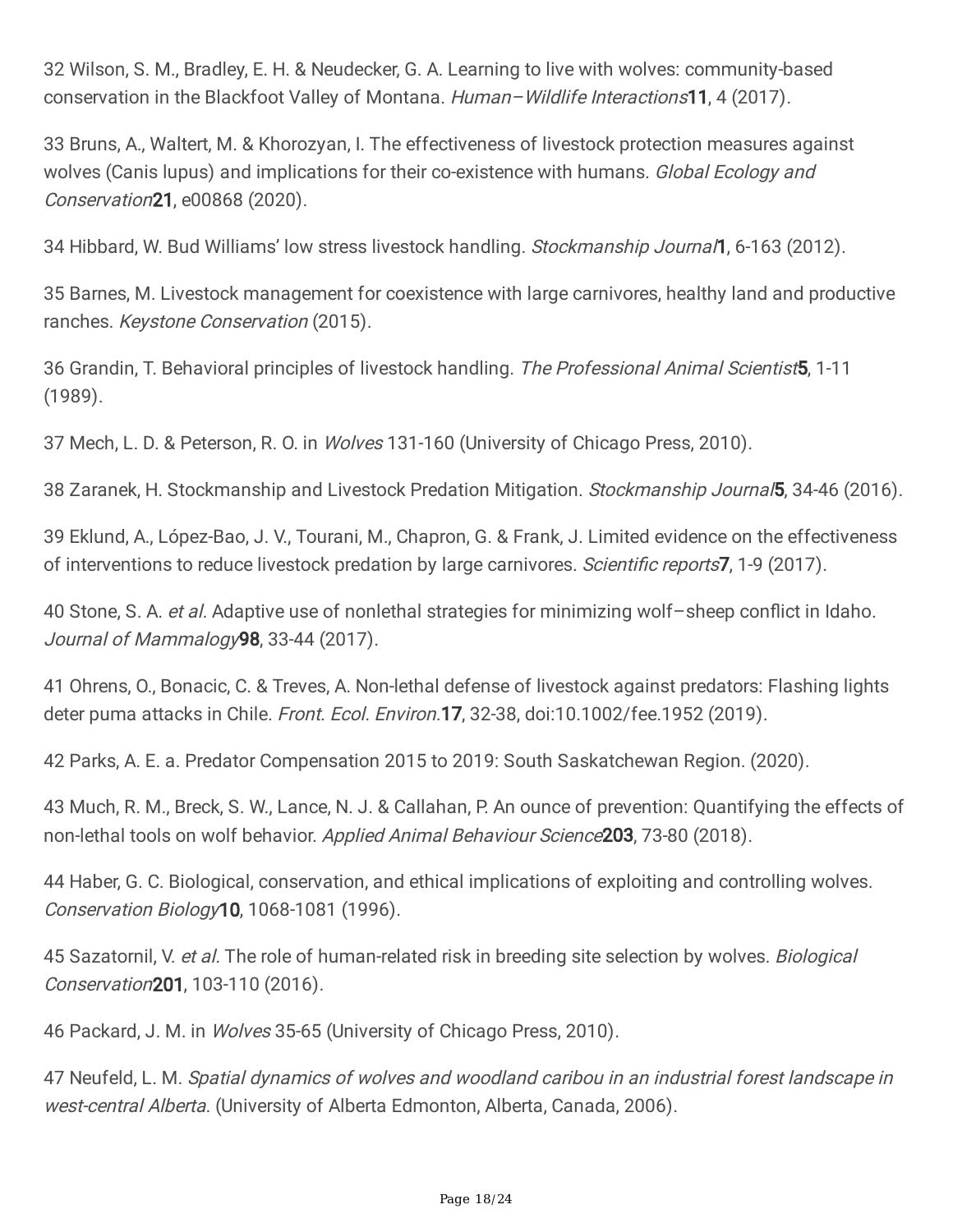48 Flörcke, C. & Grandin, T. Loss of anti-predator behaviors in cattle and the increased predation losses by wolves in the Northern Rocky Mountains. Open Journal of Animal Sciences3, 248 (2013).

49 Dorrance, M. J. Predation losses of cattle in Alberta. Rangeland Ecology & Management/Journal of Range Management Archives 35, 690-692 (1982).

50 Range, F. & Virányi, Z. Social learning from humans or conspecifics: differences and similarities between wolves and dogs. Frontiers in Psychology4, 868 (2013).

51 Mettke‐Hofmann, C., Rowe, K., Hayden, T. & Canoine, V. Effects of experience and object complexity on exploration in garden warblers (Sylvia borin). Journal of Zoology 268, 405-413 (2006).

52 Moretti, L., Hentrup, M., Kotrschal, K. & Range, F. The influence of relationships on neophobia and exploration in wolves and dogs. Animal Behaviour<sup>107</sup>, 159-173 (2015).

53 Musiani, M. et al. Wolf depredation trends and the use of fladry barriers to protect livestock in western North America. Conservation Biology<sup>17</sup>, 1538-1547 (2003).

54 Musiani, M. & Visalberghi, E. Effectiveness of fladry on wolves in captivity. Wildlife Society Bulletin, 91-98 (2001).

55 Davidson-Nelson, S. J. & Gehring, T. M. Testing fladry as a nonlethal management tool for wolves and coyotes in Michigan. Human-Wildlife Interactions4, 87-94 (2010).

56 Majak, W., Brooke, B. M. & Ogilvie, R. T. Stock-poisoning plants of western Canada. Canadian Department of Agriculture, Ottawa (2008).

57 Garshelis, D. L., Baruch-Mordo, S., Bryant, A., Gunther, K. A. & Jerina, K. Is diversionary feeding an effective tool for reducing human-bear conflicts? Case studies from North America and Europe. *Ursus*28, 31-55 (2017).

58 Steyaert, S. M. et al. Behavioral correlates of supplementary feeding of wildlife: can general conclusions be drawn? Basic and Applied Ecology15, 669-676 (2014).

59 Morehouse, A. T. & Boyce, M. S. Troublemaking carnivores: conflicts with humans in a diverse assemblage of large carnivores. *Ecology and Society* 22 (2017).

60 Kavčič, I. et al. Fast food bears: brown bear diet in a human-dominated landscape with intensive supplemental feeding. Wildlife Biology 21, 1-8 (2015).

61 Stringham, S. F. & Bryant, A. Distance-dependent effectiveness of diversionary bear bait sites. Human-Wildlife Interactions<sup>9</sup>, 12 (2015).

62 Morehouse, A. T. Grizzly bear population ecology and large carnivore conflicts in southwestern Alberta. (2016).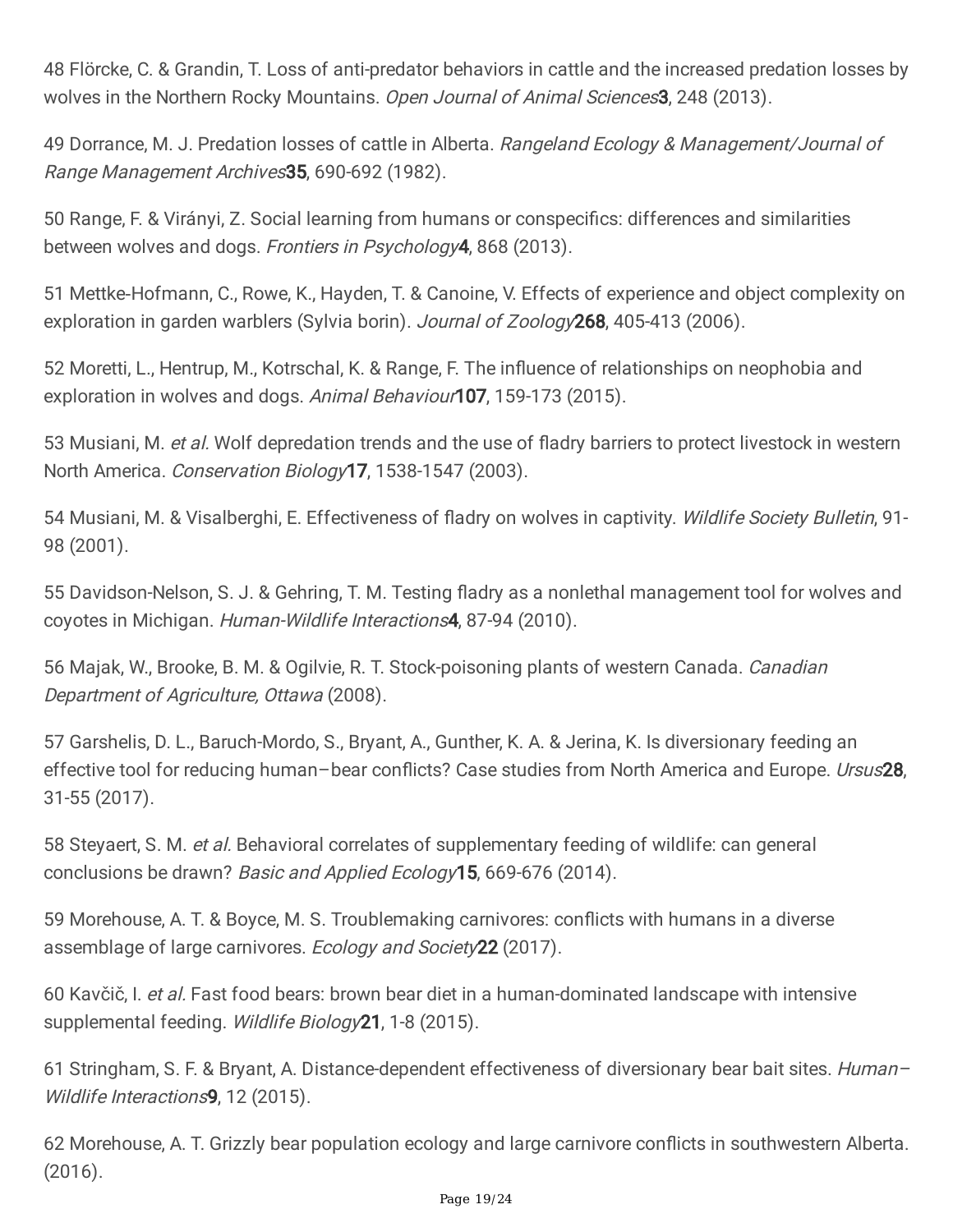63 Acorn, R. C., Dorrance, M. J. Coyote Predation of Livestock. (Alberta Agriculture and Rural Development, Alberta, Canada, 1998).

64 O'Brien, A. Predation Management with a Focus on Coyotes. 74 (Alberta Lamb Producers, 2014).

65 Service, A. a. P. H. I. Threats to Resources by Wildlife & Occurence of Damage Reported By Wildlife Services. (U.S. Department of Agriculture, 2020).

66 PROULX, G. & PARR, S. Is Livestock an Important Food Resource for Coyotes and Wolves in Central Eastern Alberta Counties with Predator Control Bounties? Canadian Wildlife Biology & Management7, 31-45 (2018).

67 Merkle, J., Stahler, D. R. & Smith, D. W. Interference competition between gray wolves and coyotes in Yellowstone National Park. Canadian Journal of Zoology<sup>87</sup>, 56-63 (2009).

68 Halfpenny, J. C. A field guide to mammal tracking in North America. (Big Earth Publishing, 1986).

69 Diaz-Uriarte, R. Incorrect analysis of crossover trials in animal behaviour research. Animal behaviour (2002).

### **Figures**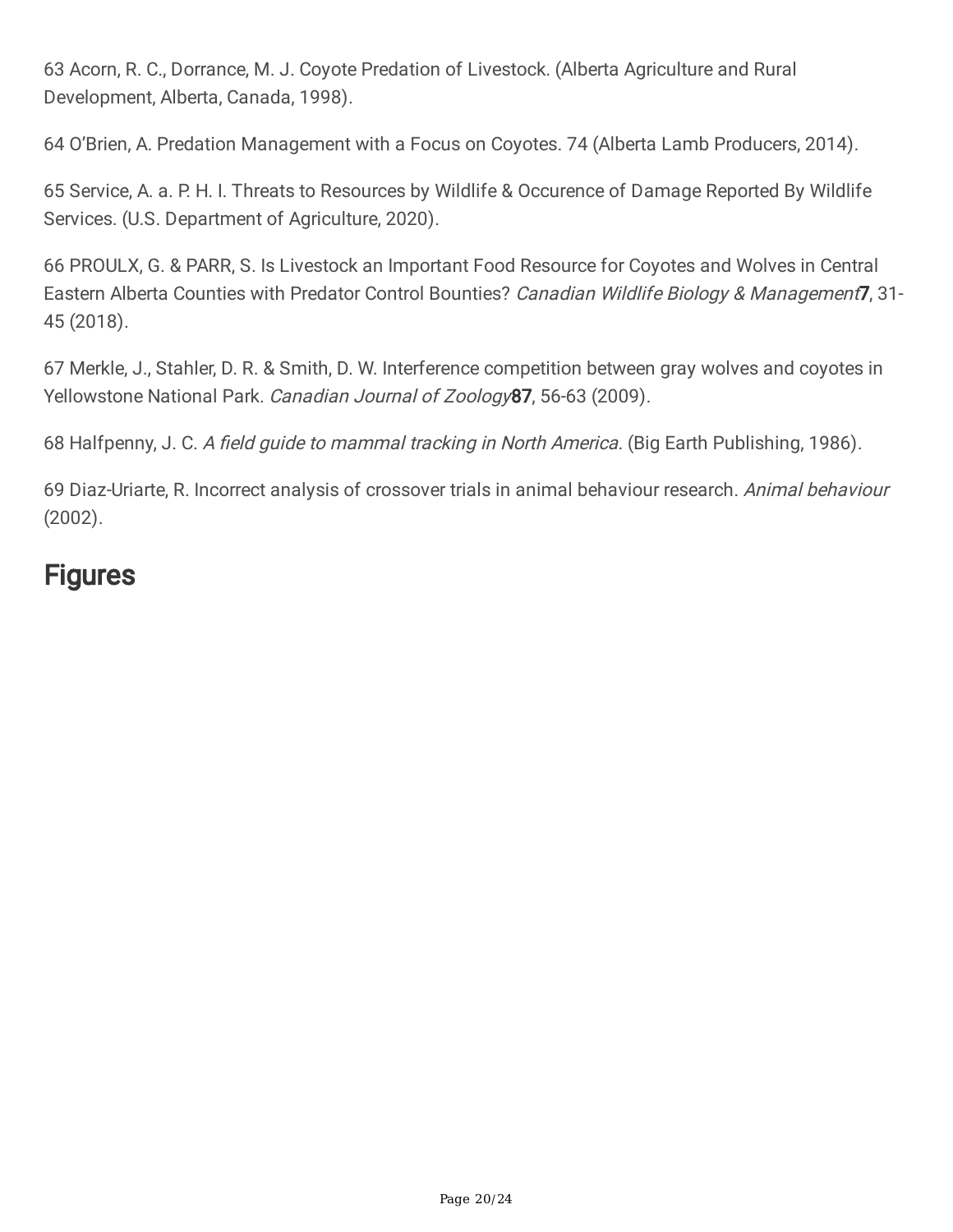

Standardized large carnivore presence by treatment condition, phase and species. Large carnivore presence standardized to include trail camera and LC survey data by carnivore species, phase (1 or 2) and treatment condition (PC = pseudo-control, T=treatment). All\_LC represents the combined response variable of summed presence of all species of carnivores allowing a comparison of the global trend to individual species responses to treatment conditions.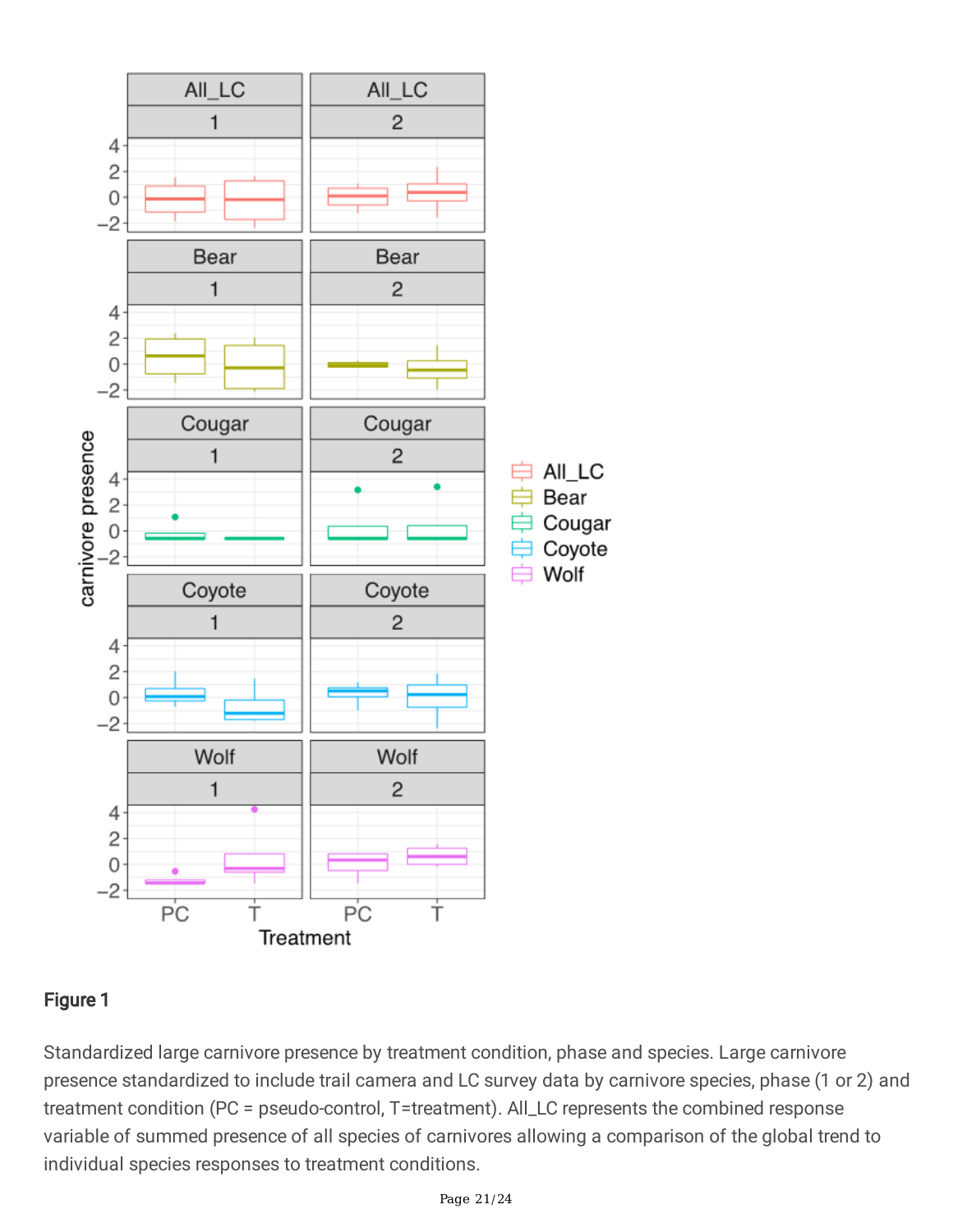

Images of predators captured by trail cameras positioned within pastures with study herds. (A) Grizzly bear (Ursus arctos) (B) Black bear (Ursus americanus) (C) Coyote (Canis latrans) (D) Wolf (Canis lupus). (E) Cougar (Puma concolor)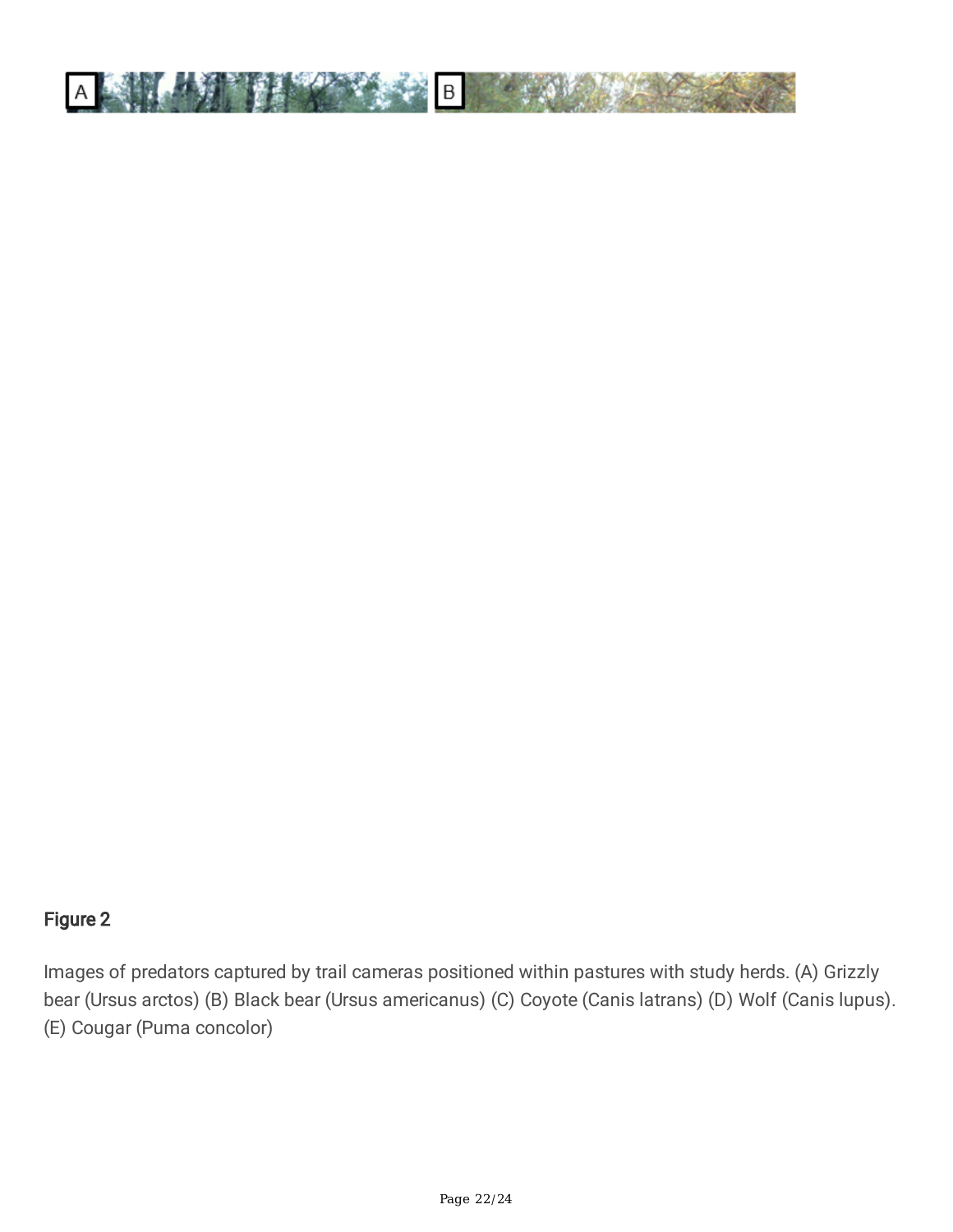

Large carnivore presence in grazed pastures by experimental phases. Cougar, wolf, bears and coyote presence within pastured grazed by both pseudo-control and treatment herds during each phase of the study. LC visit frequency is ranked based on number of visits per 10 LC surveys or visits per 100 camera trap days (CTD), whichever was greatest. All pastures depicted, including ungrazed pastures, are legally part of the Spruce Ranching Co-op.